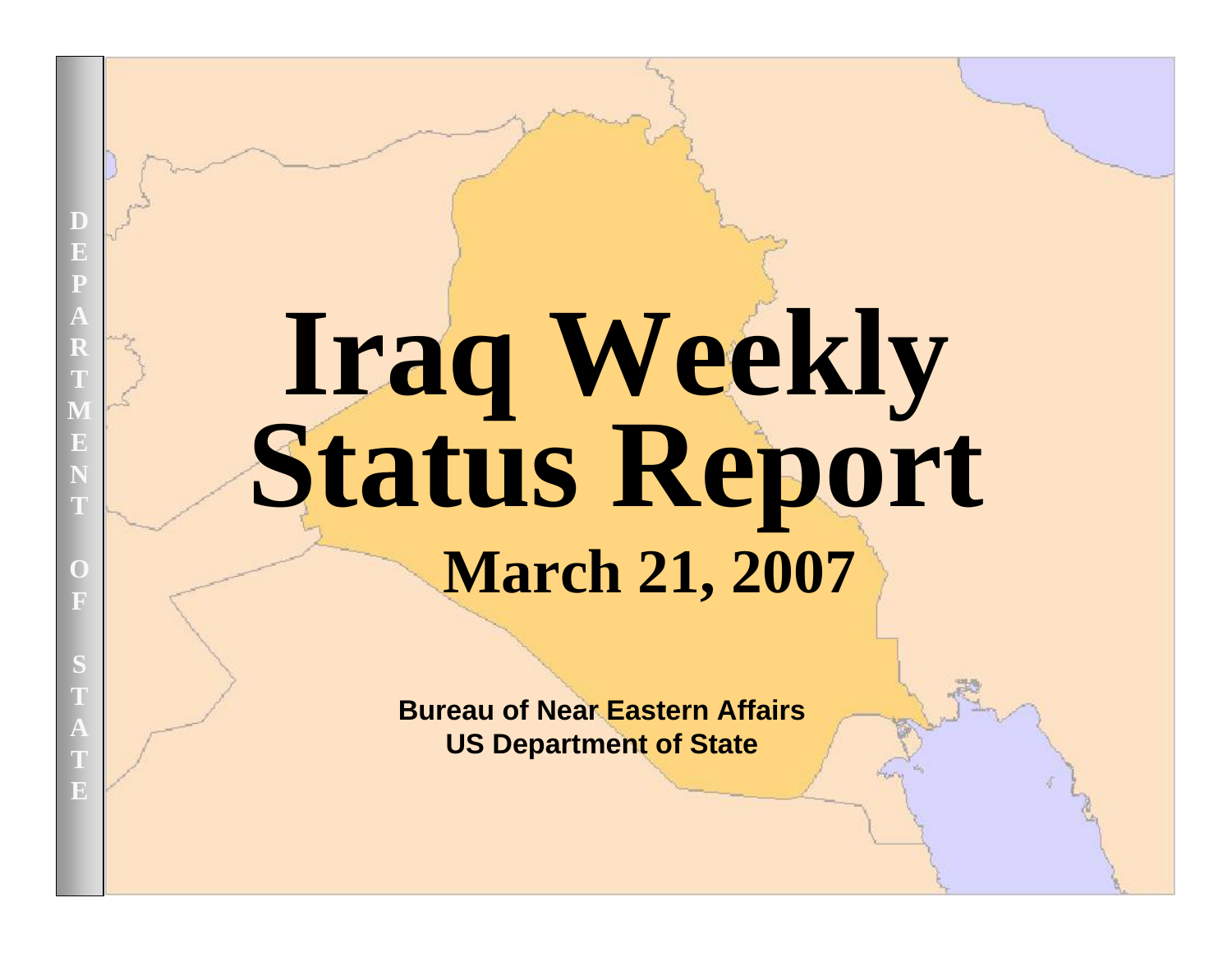*March 21, 2007*



|  | <b>Table of Contents</b> |  |
|--|--------------------------|--|
|  |                          |  |

This report provides weekly updates in the eight key areas identified as pillars of US government policy for victory in Iraq.

| <b>SECTION</b>                                                      | <b>SLIDE</b> |
|---------------------------------------------------------------------|--------------|
| <u>Highlights</u>                                                   | 3            |
| 1. Defeat the Terrorists and Neutralize the Insurgents              | 5            |
| 2. Transition Irag to Security Self-Reliance                        | 6            |
| <b>Help Iragis to Forge a National Compact for Democratic</b><br>3. | 8            |
| <b>Government</b>                                                   |              |
| 4. Help Iraq Build Government Capacity and Provide Essential        | 10           |
| <b>Services</b>                                                     |              |
| 5. Help Irag Strengthen Its Economy                                 | 13           |
| 6. Help Irag Strengthen the Rule of Law and Promote Civil Rights    | 21           |
| Increase International Support for Iraq<br>7.                       | 22           |
| 8. Strengthen Public Understanding of Coalition Efforts and         | 25           |
| <b>Public Isolation of the Insurgents</b>                           |              |
| <b>Sources and Contact Information</b>                              | 26           |
| <b>Notes and Source Citations</b>                                   | 27           |
|                                                                     |              |

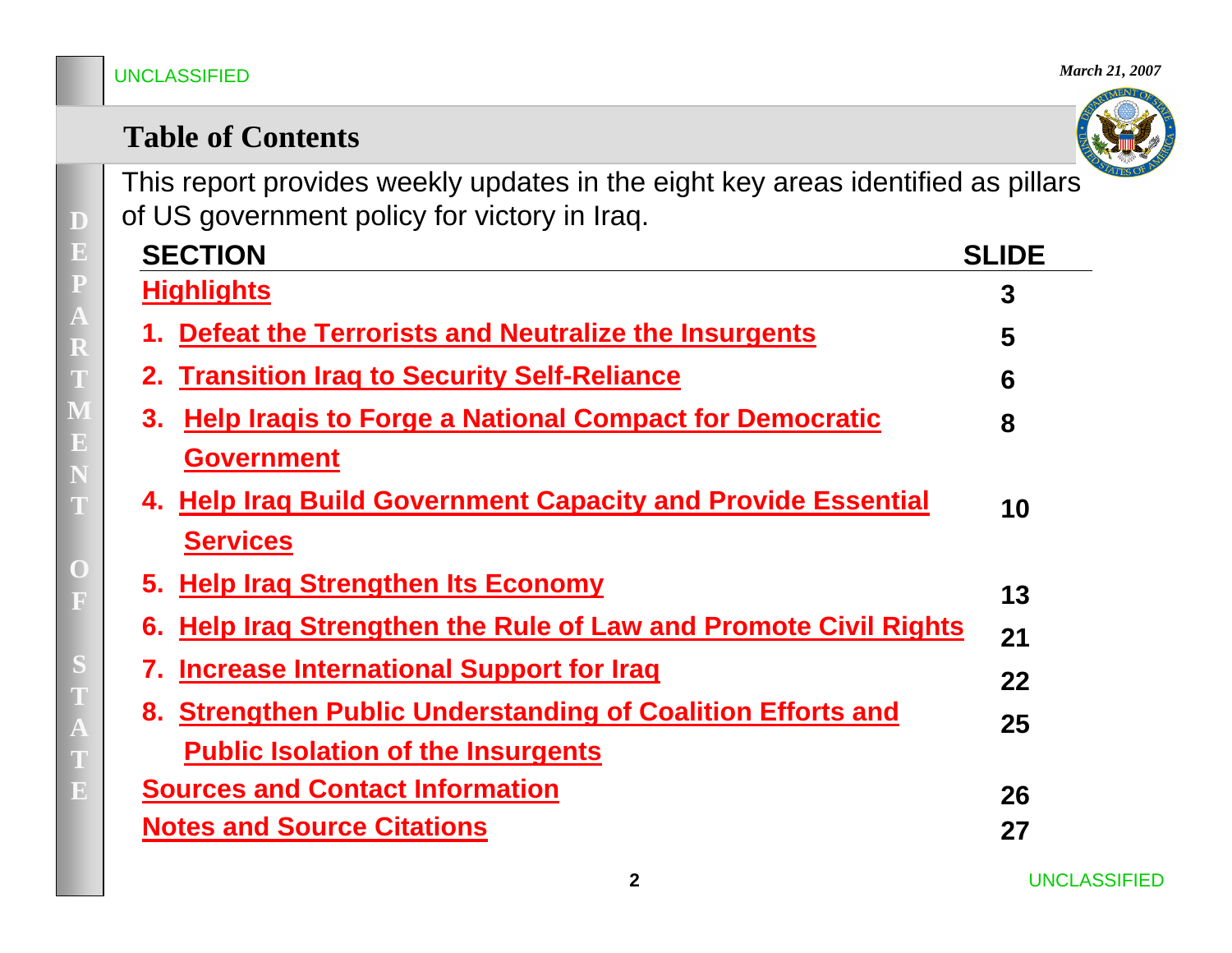# **Highlights**



**1. Defeat the Terrorists and Neutralize the Insurgents**

Sectarian violence in Baghdad has decreased since the beginning of Fardh al-Qanun as Coalition forces have moved off of large Forward Operating Bases and into smaller community-based combat outposts in order to better protect the Iraqi population.

### **2. Transition Iraq to Security Self-Reliance**

Under a \$220 million acquisition plan, the Iraqi Navy will soon add 21 vessels to its fleet, taking it another step closer to operational independence. The navy force will also expand from its current 1,200 personnel to 2,000-2,500 by 2010. Additionally, Iraqi naval installations are undergoing \$180 million in modernization and infrastructure improvement efforts to build roads, utilities and barracks, in addition to the reconstruction of piers to support the incoming vessels.

- **3. Help Iraqis to Forge a National Compact for Democratic Government** Saddam Hussein's former deputy, Taha Yassin Ramadan, was hanged before dawn March 20, the fourth man to be executed in the killings of 148 Shiites following a 1982 assassination attempt against Saddam in the town of Dujail.
- **4. Help Iraq Build Government Capacity and Provide Essential Services** The construction of the US Army-funded CERP5/Saqliwiah float bridge road in Habbaniyah, al-Anbar province has been completed, providing increased traffic ability and reliable access to school, work, and other activities for 69,000 local residents.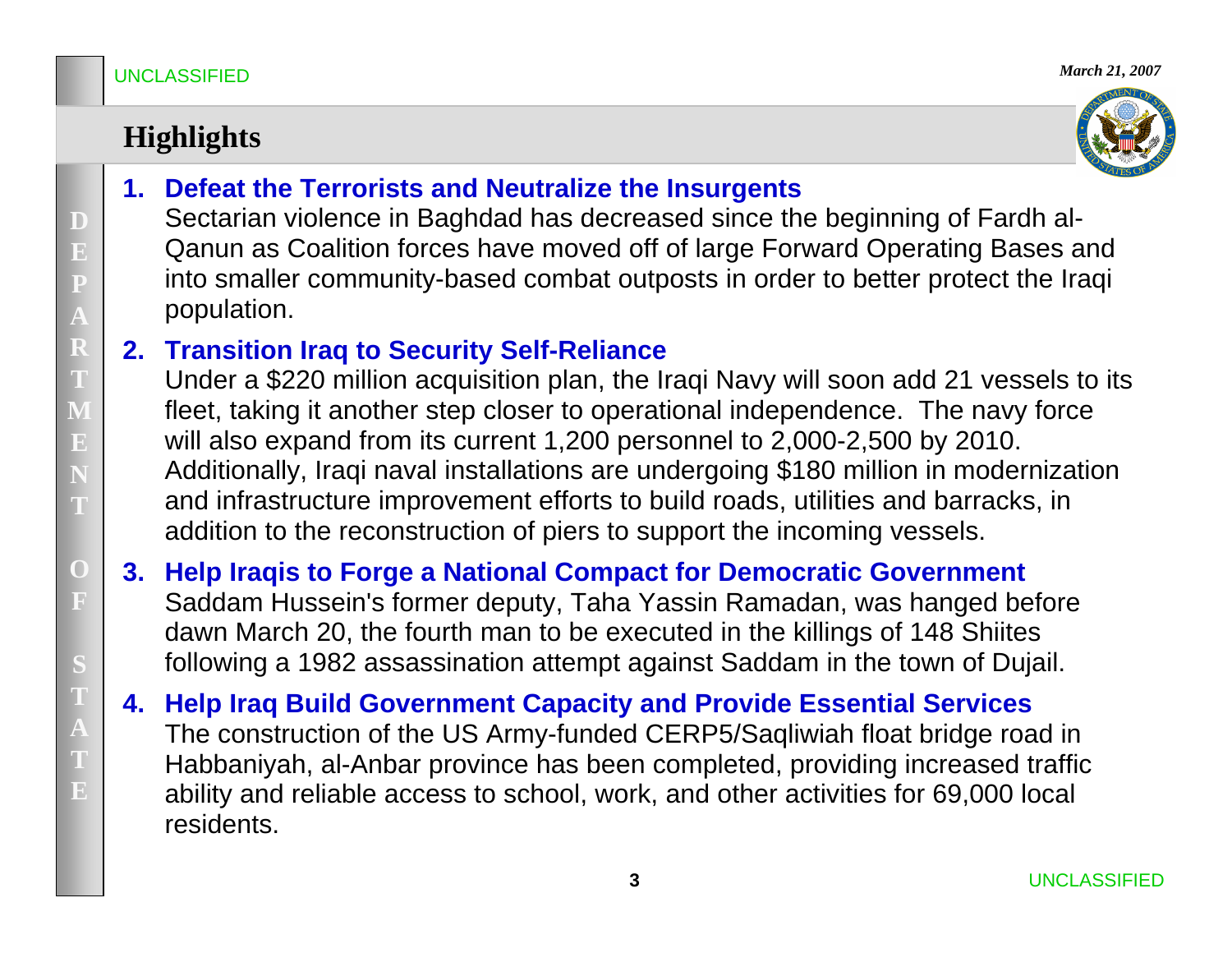# **Highlights**



### **5. Help Iraq Strengthen Its Economy**

Official Iraqi statistics show an overall price decline of 6.8% from January to February. Year-on-year prices were up 37.1% (a sharp decline from January's year-on-year rate of 66.4%). Core inflation (which excludes fuel and transport prices) was down 1.2% in February, with year-on-year inflation at 23.7%, down from 30.7% in January. It is too early to say that inflation is under control, but this may be a positive first step.

### **6. Help Iraq Strengthen the Rule of Law**

The Central Criminal Court of Iraq convicted 23 individuals March 2-10 for violations of the Iraqi Terrorist Law, Residence Law, Penal Code, and Coalition Provisional Authority Orders enforced by the Iraqi judiciary.

### **7. International Support for Iraq**

UN Secretary-General Ban Ki-Moon applauded a meeting held in New York regarding the International Compact with Iraq March 16, claiming it served "to bring the larger international community together to consider how best to support the people of Iraq under the Compact" which will "focus on Iraq's long-term economic development, while also stressing progress in the political and security fields, through a mutually reinforcing relationship."

### **8. Strengthen Public Understanding of Coalition Efforts and Public Isolation of the Insurgents**

During a television interview March 19, Iraqi Prime Minister Maliki insisted that sectarian violence in his country had ended and blamed the ongoing violence on al-Qaida, which he said posed the "biggest threat" to both Iraq and the Middle East.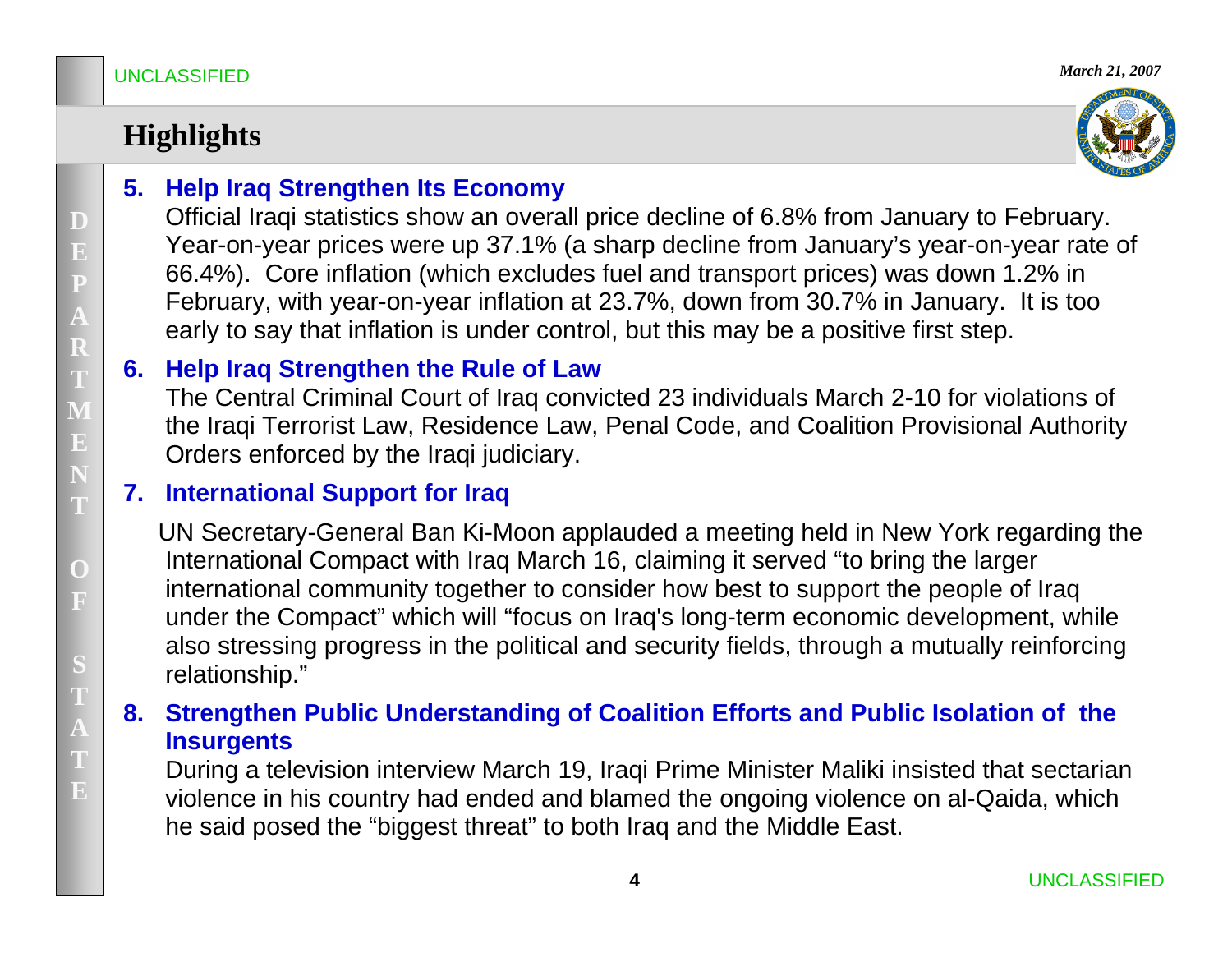# **[1.] Defeat the Terrorists and Neutralize the Insurgency**



Fardh al-Qanun Lowers Violence in Northwest Baghdad:

- • Sectarian violence in Baghdad has decreased since the beginning of Fardh al-Qanun, as Coalition forces have moved off of large Forward Operating Bases and into smaller, community-based combat outposts in order to better protect the Iraqi population.
	- According to Colonel J.B. Burton, the commander of the 2nd Brigade Combat Team, 1st Infantry Division, his Brigade has seen a significant drop in violence over the past few months in the northwest Baghdad neighborhoods of Shula and Kadhimiya.
	- $\bullet$  There, murders are down from 141 in January to 63 in February to 16 in March as of March 18. However, the area has seen an increase in car bombs targeting Shiite gathering places, as Sunni extremists and terrorists attempt to counter the security operations and incite sectarian violence.
	- Although overall violence has decreased, Colonel Burton stressed that it is still too early to judge success, and that there are still months of difficult work ahead. As other commanders have stated, Fardh al-Qanun is a long-term operation that will require continued patience as security efforts work to enable political solutions.

### Troop Surge to Total 28,000:

• The Department of Defense announced March 16 that the total number of U.S. troops who will be part of the "surge" in Iraq will be about 28,000, adding an additional 7,500 support troops to the initial 21,500, making up five Brigade Combat Teams.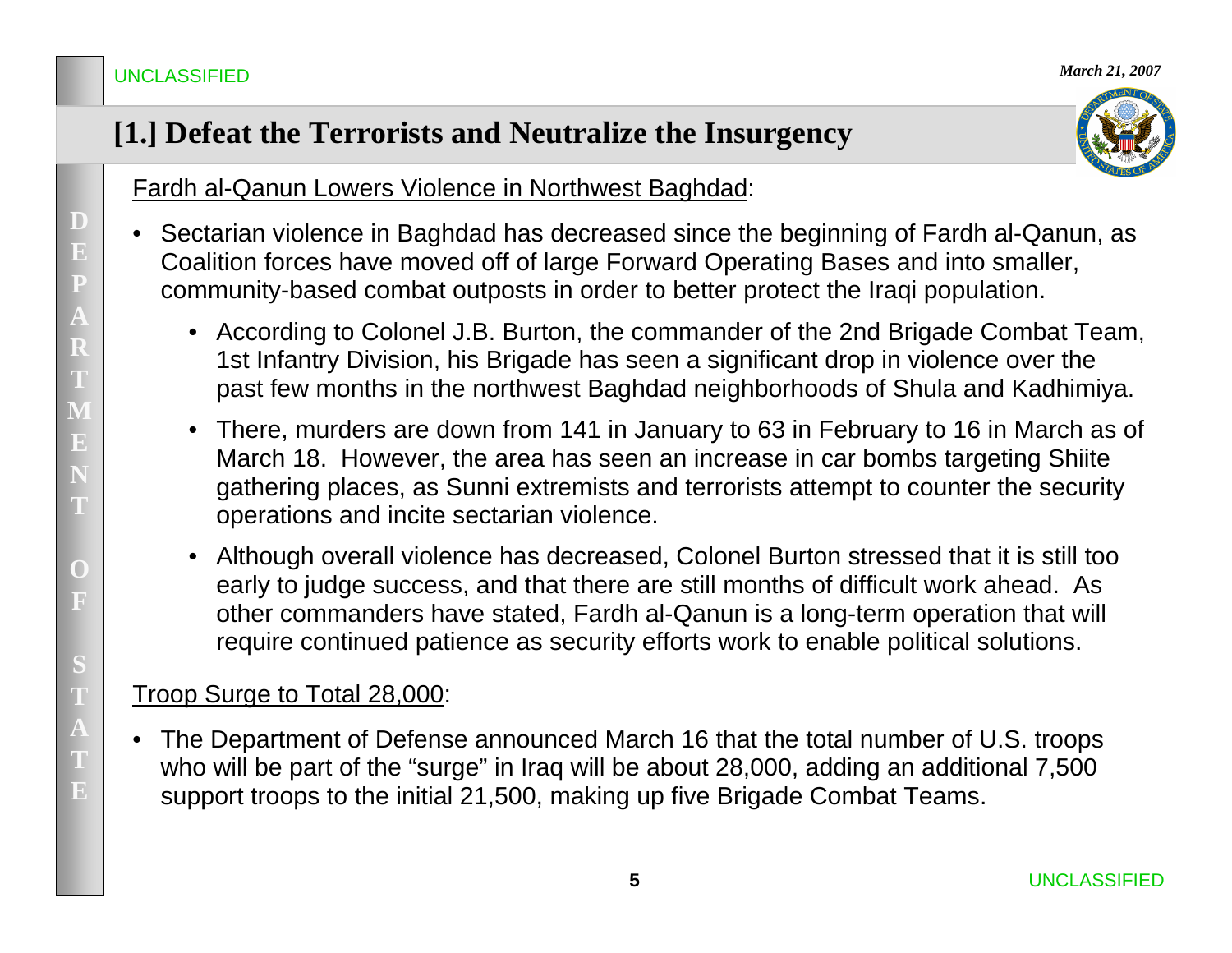# **[2.] Transition to Security Self-Reliance – Iraqi Security Forces**



Iraq Navy on Its Way to Independence:

- Under a \$220 million acquisition plan, the Iraqi Navy will soon add 21 vessels to its fleet, taking it another step closer to operational independence.
	- By 2010, 15 patrol boats, four patrol ships from Italy, and two off-shore support vessels will be added to the current fleet of fast attack boats and Predatorclass ships.
	- The navy force will also expand from its current 1,200 personnel to 2,000- 2,500 by 2010.
- • Iraqi naval installations are also undergoing \$180 million in modernization and infrastructure improvement efforts to build roads, utilities and barracks, in addition to the reconstruction of piers to support the incoming vessels.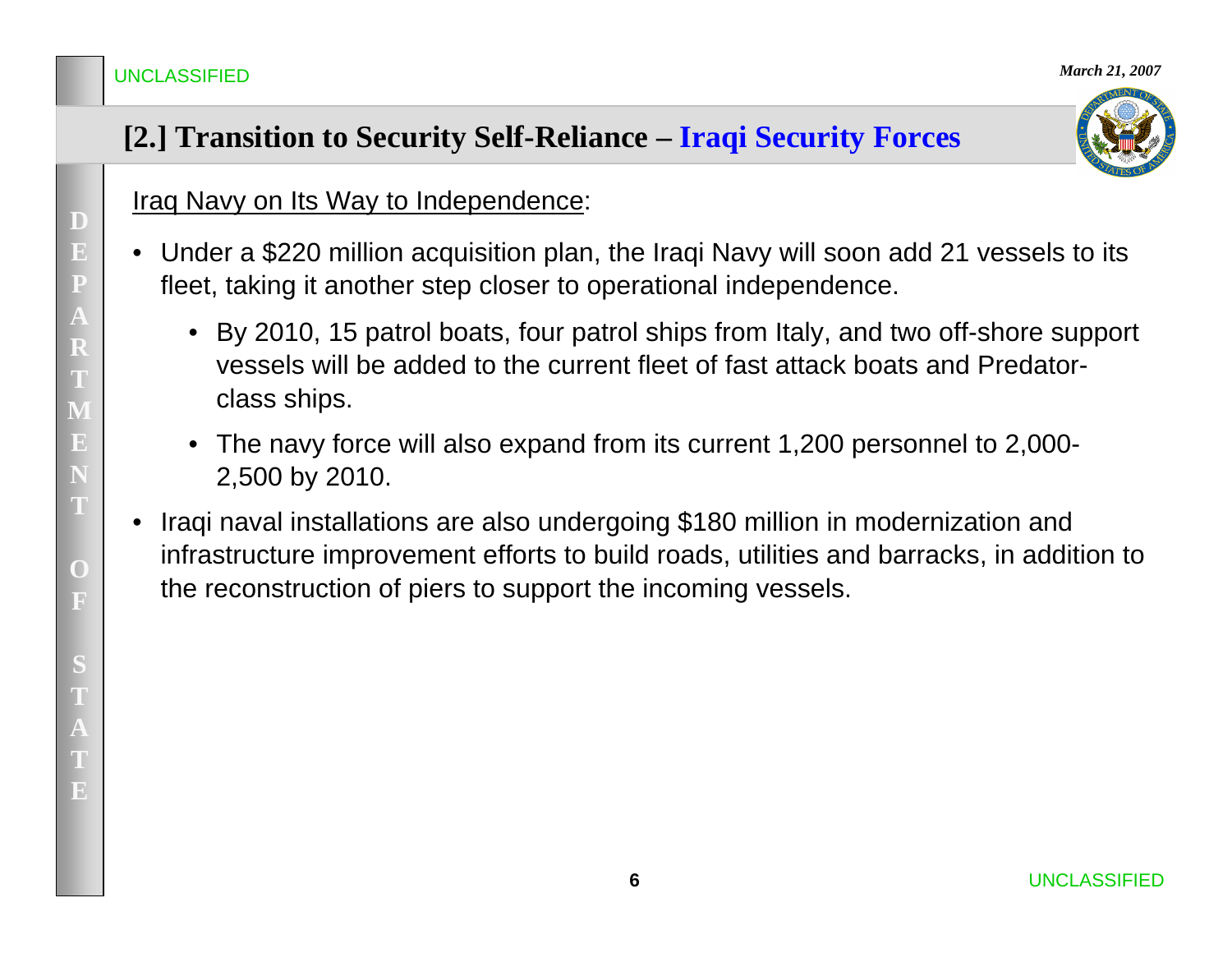### **[2.] Transition Iraq to Security Self-Reliance – Iraqi Security Forces**



| <b>COMPONENT</b>                  | <b>TRAINED &amp;</b><br><b>EQUIPPED</b> |
|-----------------------------------|-----------------------------------------|
| <b>POLICE</b>                     | ~135,000                                |
| <b>NATIONAL</b><br><b>POLICE</b>  | $\sim 25,400$                           |
| <b>OTHER MOI</b><br><b>FORCES</b> | $~1$ - 32,900                           |
| <b>TOTAL</b>                      | $~193,300**$                            |

### **Ministry of Interior Forces Ministry of Defense Forces**

| <b>COMPONENT</b> | <b>OPERATIONAL</b> |
|------------------|--------------------|
| <b>ARMY</b>      | $~134,500***$      |
| <b>AIR FORCE</b> | $-900$             |
| <b>NAVY</b>      | $-1,100$           |
| <b>TOTAL</b>     | $~136,500**$       |

# **Total Trained & Equipped ISF:**

**~329,800\*\*\*\***

**\* Ministry of Interior Forces: Unauthorized absence personnel are included in these numbers \*\* Ministry of Defense Forces: Unauthorized absence personnel are not included in these numbers**

**\*\*\* Army numbers include Special Operations Forces and Support Forces**

**\*\*\*\* Does not include the approximately 144,000 Facilities Protection Service personnel working in 27 ministries**

Data as of March 21, 2007 (updated bi-weekly by DOD)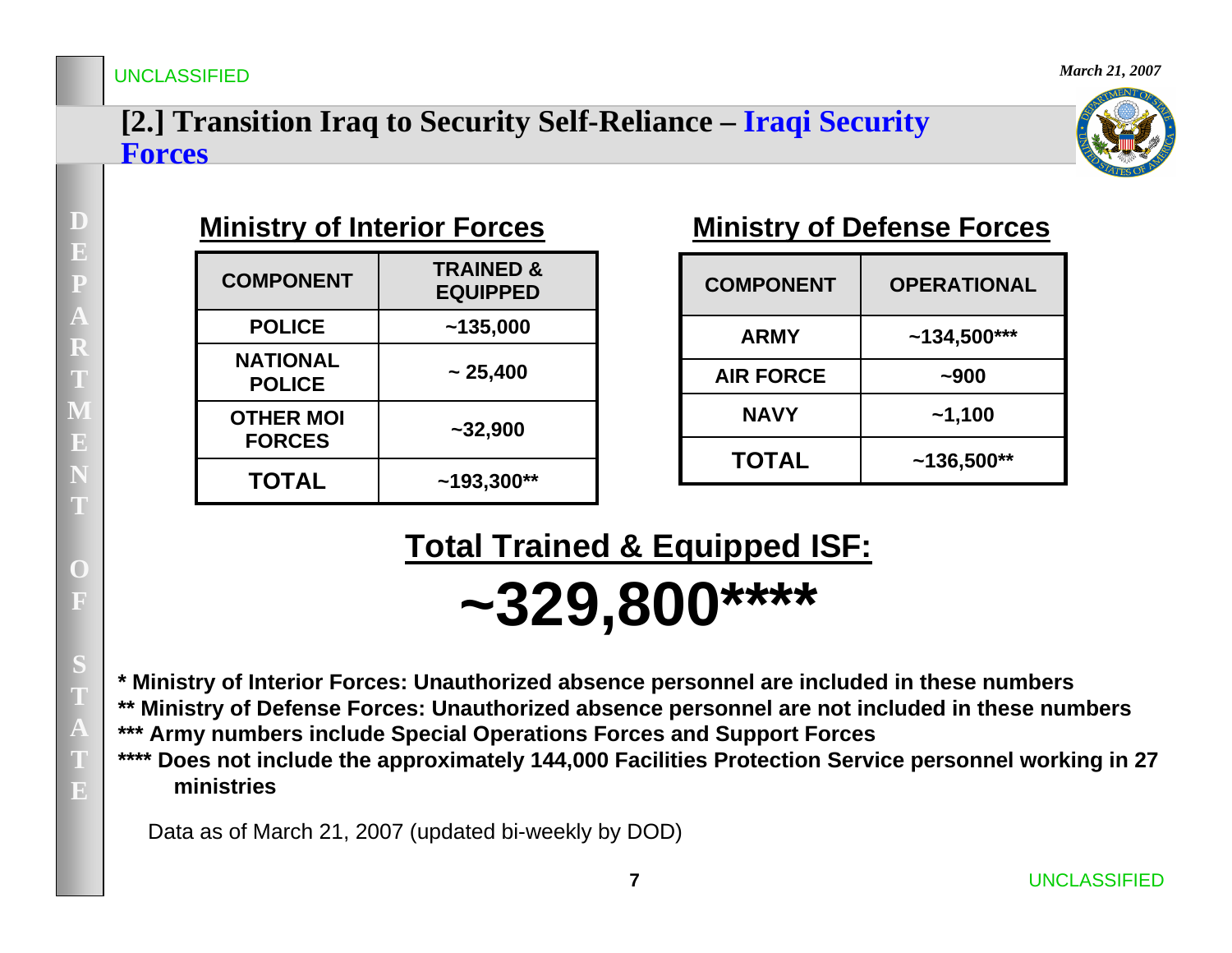### **[3.] Help Iraqis to Forge a National Compact for Democratic Government - Developments**



### Saddam's Former Deputy Hanged in Iraq:

• Saddam Hussein's former deputy, Taha Yassin Ramadan, was hanged without incident before dawn March 20, the fourth man to be executed in the killings of 148 Shiites following a 1982 assassination attempt against Saddam in the town of Dujail.

### Iraqi Prime Minister Makes Historic Visit to al-Anbar:

• Iraqi Prime Minister Nuri al-Maliki traveled to al-Ramadi in a historic meeting with governmental and tribal leaders March 13. The talks between Maliki and leaders from throughout al-Anbar took place at the headquarters of the Iraqi Army's newest unit, the 7th Iraqi Division and was focused on reconciliation and reconstruction efforts. Meeting participants included the provincial governor, Ma'moun Sami Rashid Alwani, his provincial council, and prominent tribal leaders from throughout al-Anbar.

### Vice President Hashemi Calls for Talks with Insurgents:

• Iraqi Vice President Tariq al-Hashimi called for talks with all insurgent groups, with the exception of al-Qaida March 21, adding that these groups too were a part of the Iraqi community.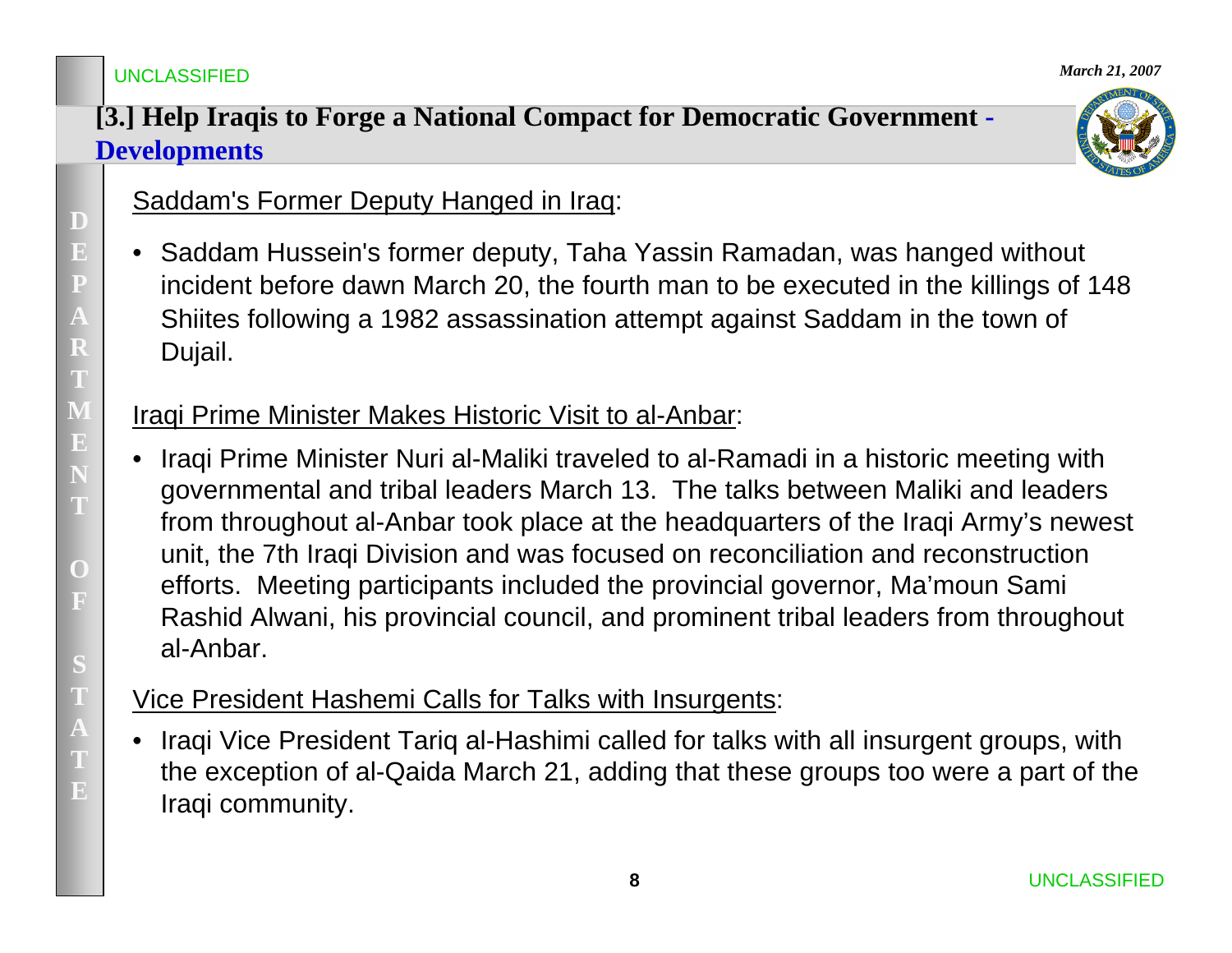### **[3.] Help Iraqis to Forge a National Compact for Democratic Government** - **Iraqi National Unity Government**

|                                                        |                                                             |  |                                                 | <b>President</b>                                               |                |                                                     |                                                         |                                             |                                                                    |                                                                                                  |  |  |                                                                  |  |
|--------------------------------------------------------|-------------------------------------------------------------|--|-------------------------------------------------|----------------------------------------------------------------|----------------|-----------------------------------------------------|---------------------------------------------------------|---------------------------------------------|--------------------------------------------------------------------|--------------------------------------------------------------------------------------------------|--|--|------------------------------------------------------------------|--|
|                                                        | <b>Deputy President</b>                                     |  |                                                 | Jalal Talabani                                                 |                |                                                     | <b>Deputy President</b>                                 |                                             |                                                                    |                                                                                                  |  |  |                                                                  |  |
|                                                        | Tariq al-Hashimi                                            |  |                                                 |                                                                |                | 'Adil 'Abd al-Mahdi                                 |                                                         |                                             |                                                                    |                                                                                                  |  |  |                                                                  |  |
|                                                        |                                                             |  |                                                 | <b>Prime Minister</b>                                          |                |                                                     |                                                         |                                             |                                                                    |                                                                                                  |  |  |                                                                  |  |
|                                                        | <b>Deputy Prime Minister</b>                                |  |                                                 | Nuri al-Maliki                                                 |                | <b>Deputy Prime Minister</b>                        |                                                         |                                             | $(F)$ = Female                                                     |                                                                                                  |  |  |                                                                  |  |
|                                                        | <b>Barham Salih</b>                                         |  |                                                 |                                                                |                |                                                     | Salam al-Zawba'i                                        |                                             |                                                                    |                                                                                                  |  |  |                                                                  |  |
| <b>Minister of</b><br><b>Agriculture</b>               | <b>Minister of</b><br><b>Communications</b>                 |  | <b>Minister of Culture</b>                      | <b>Minister of Defense</b>                                     |                |                                                     | <b>Minister of Displacement</b><br>& Migration          |                                             | <b>Minister of</b><br><b>Electricity</b>                           |                                                                                                  |  |  |                                                                  |  |
| Ya'rub Nathim                                          | <b>Muhammad Tawfig</b><br><b>Allawi</b>                     |  | As'ad Kamal<br>Muhammad Abdallah al-<br>Hashimi | <b>Abdul Qadir Muhammed</b><br>Jasim                           |                |                                                     | Abd al-Samad Rahman<br><b>Sultan</b>                    |                                             | <b>Karim Wahid</b>                                                 |                                                                                                  |  |  |                                                                  |  |
| <b>Minister of</b><br><b>Education</b>                 | <b>Minister of</b><br><b>Environment</b>                    |  | <b>Minister of Finance</b>                      | <b>Minister of Foreign</b><br><b>Affairs</b>                   |                |                                                     | <b>Minister of Health</b>                               |                                             | <b>Minister of Higher</b><br><b>Education</b>                      |                                                                                                  |  |  |                                                                  |  |
| Khudayyir al-Khuza'i                                   | Narmin 'Uthman (F)                                          |  | <b>Bayan Jabr</b>                               |                                                                | Hoshyar Zebari |                                                     | Ali al-Shammari                                         |                                             | Abd Dhiyab al-Ajili                                                |                                                                                                  |  |  |                                                                  |  |
| <b>Minister of Human</b><br><b>Rights</b>              | <b>Minister of Industry</b><br>& Minerals                   |  | <b>Minister of</b><br><b>Interior</b>           | <b>Minister of Justice</b>                                     |                |                                                     | <b>Minister of Housing &amp;</b><br><b>Construction</b> |                                             | <b>Minister of Labor &amp;</b><br><b>Social Affairs</b>            |                                                                                                  |  |  |                                                                  |  |
| Wijdan Mikha'il (F)                                    | Fawzi al-Hariri                                             |  | Jawad al-Bulani                                 | Hashim al-Shibli                                               |                |                                                     | Bayan Daza'l (F)                                        |                                             | <b>Mahmud Muhammad</b><br>Jawad al-Radi                            |                                                                                                  |  |  |                                                                  |  |
| <b>Minister of Oil</b>                                 | <b>Minister of</b><br><b>Planning</b>                       |  | <b>Minister of Trade</b>                        | <b>Minister of Science &amp;</b><br><b>Technology</b>          |                | <b>Minister of Municipalities</b><br>& Public Works |                                                         | <b>Minister of</b><br><b>Transportation</b> |                                                                    |                                                                                                  |  |  |                                                                  |  |
| Husayn al-<br>Shahristani                              | Ali Baban                                                   |  | Abd al-Falah al-<br>Sudani                      | Ra'id Fahmi Jahid                                              |                |                                                     | <b>Riyad Ghurayyib</b>                                  |                                             | Karim Mahdi Salih                                                  |                                                                                                  |  |  |                                                                  |  |
| <b>Minister of Water</b><br><b>Resources</b>           | <b>Minister of Youth &amp;</b><br><b>Sports</b>             |  |                                                 | <b>Civil Society</b>                                           |                |                                                     |                                                         |                                             |                                                                    | <b>Minister of State for</b><br><b>Minister of State for</b><br><b>National Dialogue Affairs</b> |  |  | <b>Minister of State for National</b><br><b>Security Affairs</b> |  |
| 'Abd al-Latif Rashid                                   | Jasim Muhammad Ja'far                                       |  | Adil al-Asadi                                   |                                                                |                |                                                     | <b>Akram al-Hakim</b>                                   |                                             | Shirwan al-Waili                                                   |                                                                                                  |  |  |                                                                  |  |
| <b>Minister of State for</b><br><b>Foreign Affairs</b> | <b>Minister of State for</b><br><b>Governorates Affairs</b> |  |                                                 | <b>Minister of State for</b><br><b>Tourism and Antiquities</b> |                |                                                     | <b>Minister of State for</b><br><b>Women's Affairs</b>  |                                             | <b>Minister of State for</b><br><b>CoR Affairs</b><br>Safa al-Safi |                                                                                                  |  |  |                                                                  |  |
| Rafi Hiyad al-Isawi                                    | Sa'd Tahir Abd Khalaf<br>al-Hashimi                         |  |                                                 | <b>Liwa Sumaysim</b>                                           |                |                                                     | <b>Fatin Abd al-Rahman</b><br>Mahmud (F)                |                                             | <b>UNCLASSIFIED</b>                                                |                                                                                                  |  |  |                                                                  |  |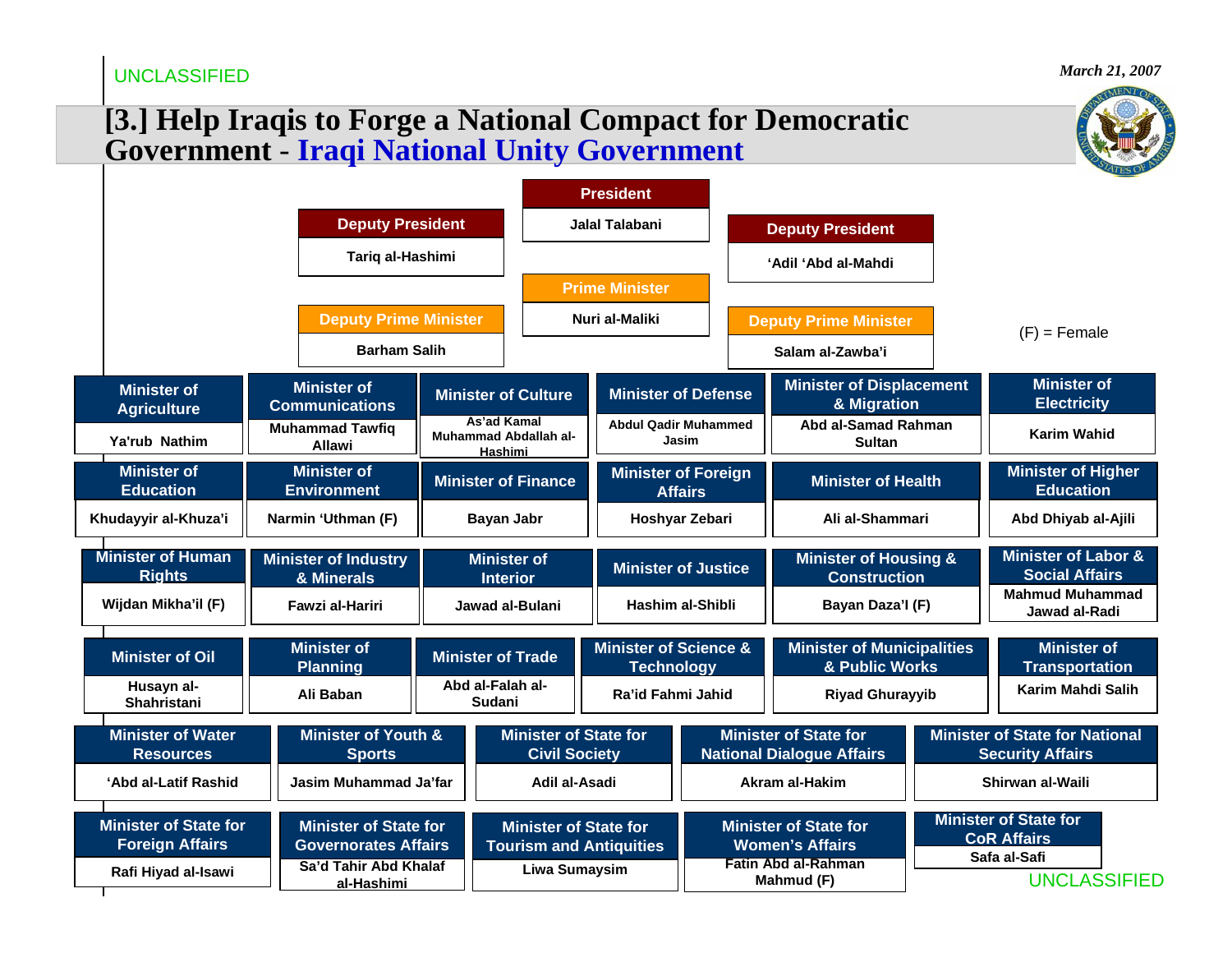#### **[4.] Help Iraq Build Government Capacity and Provide Essential Services – Financials from Iraq Relief and Reconstruction Fund (IRRF) 1 and IRRF 2**



| <u>(Millions of USD)</u>                                |                                 |                  |                |          |  |                  |                |          |  |                  |                |          |                      |
|---------------------------------------------------------|---------------------------------|------------------|----------------|----------|--|------------------|----------------|----------|--|------------------|----------------|----------|----------------------|
|                                                         | <b>Committed</b><br>Apportioned |                  |                |          |  | Obligated        |                |          |  | <b>Disbursed</b> |                |          |                      |
| <b>Sector</b>                                           | <b>Apportion</b>                | <b>Last Week</b> | <b>Current</b> | Change   |  | <b>Last Week</b> | <b>Current</b> | Change   |  | <b>Last Week</b> | <b>Current</b> | Change   |                      |
| <b>Security and Law Enforcement</b>                     | \$5,002.59                      | \$4,988.67       | \$4,988.67     | \$0.00   |  | \$4,986.20       | \$4,986.20     | \$0.00   |  | \$4,723.45       | \$4,726.87     | \$3.42   |                      |
| <b>Electricity Sector</b>                               | \$4,239.51                      | \$4,172.88       | \$4,173.01     | \$0.14   |  | \$4,034.04       | \$4,034.17     | \$0.14   |  | \$3,122.68       | \$3,122.71     | \$0.03   |                      |
| Oil Infrastructure                                      | \$1,724.70                      | \$1,672.76       | \$1,672.76     | \$0.00   |  | \$1,582.78       | \$1,582.78     | \$0.00   |  | \$1,369.28       | \$1,369.28     | \$0.00   |                      |
| Justice, Public Safety and Civil<br><b>Society</b>      | \$1,304.15                      | \$1,303.87       | \$1,303.90     | \$0.03   |  | \$1,297.66       | \$1,297.69     | \$0.03   |  | \$1,025.06       | \$1,029.34     | \$4.28   | $\ddot{\phantom{1}}$ |
| Democracy                                               | \$1,001.85                      | \$998.59         | \$999.23       | \$0.63   |  | \$998.51         | \$999.15       | \$0.63   |  | \$896.25         | \$913.89       | \$17.64  |                      |
| Education, Refugees, Human<br><b>Rights, Governance</b> | \$401.50                        | \$401.15         | \$401.26       | \$0.11   |  | \$401.15         | \$401.26       | \$0.11   |  | \$357.23         | \$357.79       | \$0.56   |                      |
| Roads, Bridges and<br><b>Construction</b>               | \$333.60                        | \$331.90         | \$331.94       | \$0.04   |  | \$324.54         | \$324.58       | \$0.04   |  | \$214.45         | \$214.45       | \$0.00   |                      |
| <b>Health Care</b>                                      | \$818.90                        | \$814.48         | \$814.52       | \$0.03   |  | \$800.24         | \$800.27       | \$0.03   |  | \$635.62         | \$635.94       | \$0.32   | $\ddot{\bullet}$     |
| <b>Transportation and</b><br><b>Communications</b>      | \$464.12                        | \$456.67         | \$456.67       | \$0.00   |  | \$450.87         | \$450.87       | \$0.00   |  | \$344.93         | \$344.93       | \$0.00   |                      |
| Water Resources and<br><b>Sanitation</b>                | \$2,131.08                      | \$2,112.63       | \$2,112.68     | \$0.06   |  | \$2,042.78       | \$2,042.83     | \$0.06   |  | \$1,503.52       | \$1,503.52     | \$0.00   |                      |
| <b>Private Sector Development</b>                       | \$813.95                        | \$813.13         | \$809.25       | (\$3.87) |  | \$813.13         | \$809.25       | (\$3.87) |  | \$773.80         | \$783.32       | \$9.52   | $\ddot{\bullet}$     |
| Admin Expense (USAID,<br>STATE)                         | \$213.00                        | \$212.45         | \$210.59       | (\$1.86) |  | \$212.45         | \$210.59       | (\$1.86) |  | \$185.67         | \$185.02       | (\$0.65) | ۰                    |
| <b>Total</b>                                            | \$18,448.95                     | \$18,279.17      | \$18,274.47    | (\$4.70) |  | \$17,944.34      | \$17,939.65    | (\$4.70) |  | \$15,151.94      | \$15,187.06    | \$35.13  |                      |
| <b>IRRF II Construction</b>                             |                                 | \$10,503.63      | \$10,503.82    | \$0.19   |  | \$10,190.62      | \$10,190.82    | \$0.19   |  | \$8,245.59       | \$8,245.62     | \$0.03   |                      |
| <b>IRRF II Non-Construction</b>                         |                                 | \$6,776.95       | \$6,771.43     | (\$5.52) |  | \$6,755.21       | \$6,749.68     | (\$5.52) |  | \$6,010.11       | \$6,027.56     | \$17.45  |                      |
| <b>IRRF II Democracy</b>                                |                                 | \$998.59         | \$999.23       | \$0.63   |  | \$998.51         | \$999.15       | \$0.63   |  | \$896.25         | \$913.89       | \$17.64  |                      |
| <b>IRRF I Total</b>                                     | \$2,473.30                      | \$2,473.30       | \$2,473.30     | \$0.00   |  | \$2,232.3        | \$2,232.3      | \$0.00   |  | \$2,139.00       | \$2,139.0      | \$0.00   |                      |
| Grand Total IRRF I & II                                 | \$20,922.25                     | \$20,752.47      | \$20,747.77    | (\$4.70) |  | \$20,176.64      | \$20,171.95    | (\$4.70) |  | \$17,290.94      | \$17,326.06    | \$35.13  |                      |

**As of March 20, 2007 As of March 20, 2007**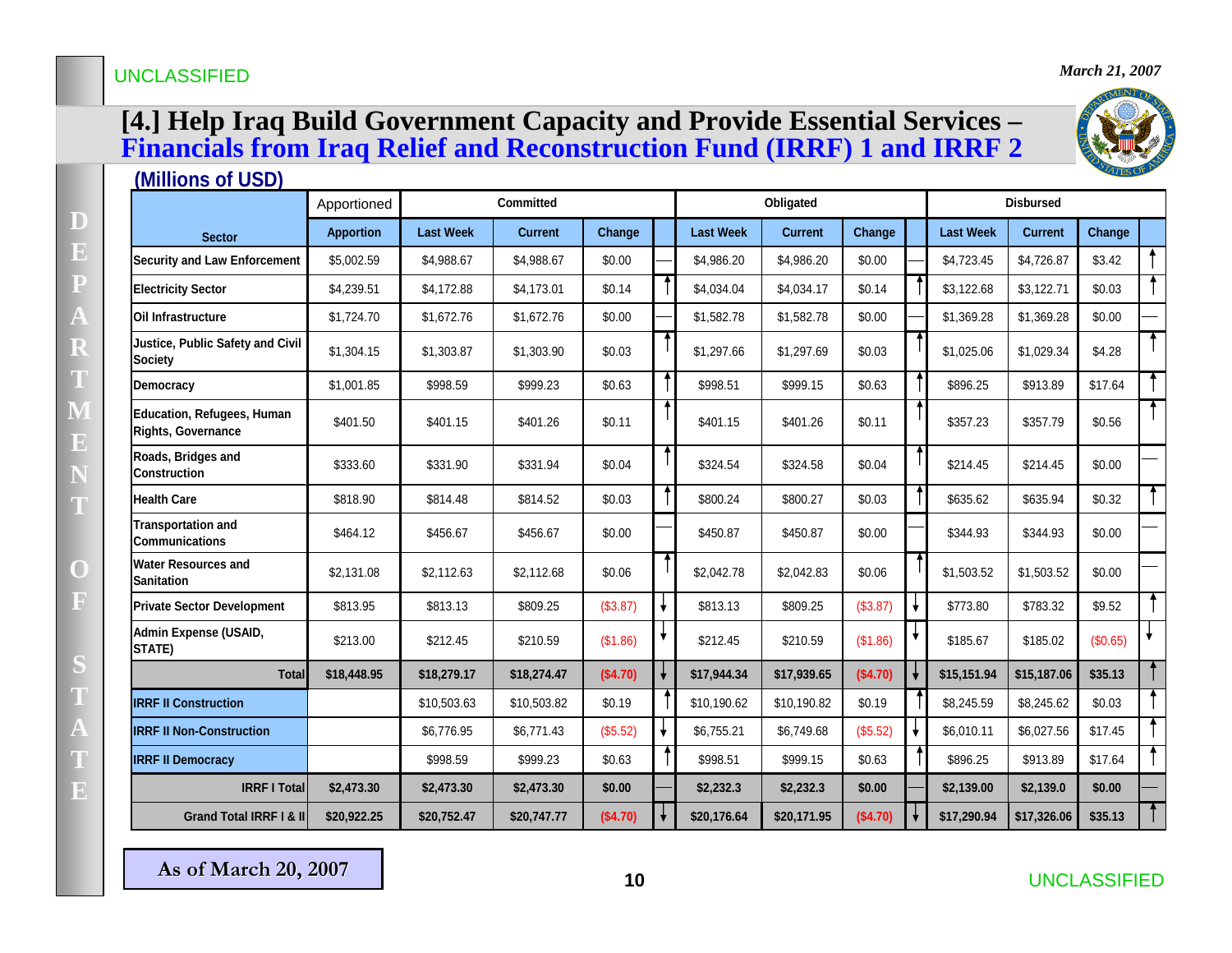$\mathbf{E}$ 

### **[4.] Help Iraq Build Government Capacity and Provide Essential Services – Electricity Overview**





 $\bullet$  During the week of March 5-21 electricity availability averaged 6.0 hours per day in Baghdad and 10.9 hours nationwide. Electricity output for the week was 9% below the same period in 2006.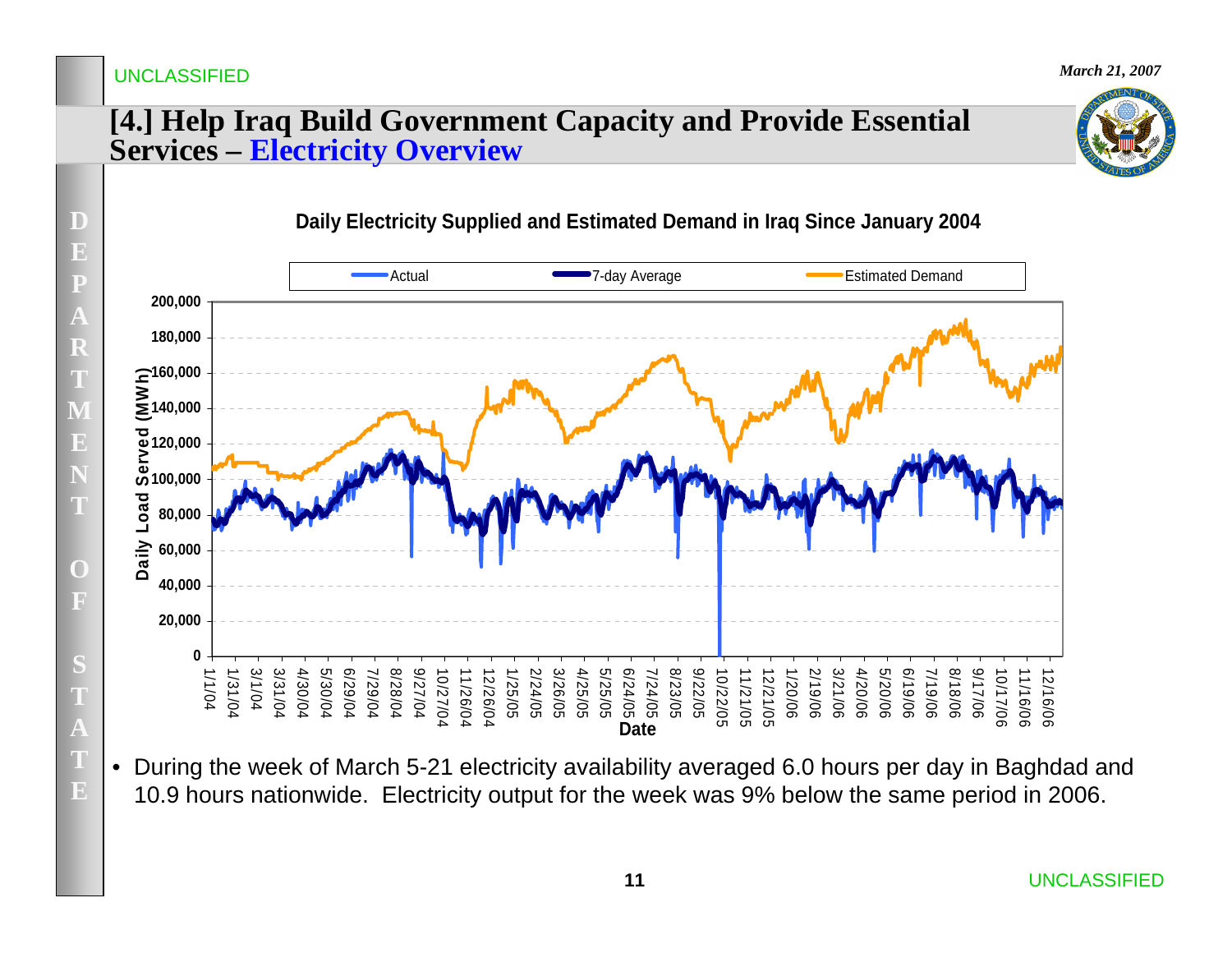### **[4.] Help Iraq Build Government Capacity and Provide Essential Services – Electricity and Transportation**



### Electricity:

- • The Bayji to Baghdad West #1 400 KV line remains down, with damage to 19 towers. The Ministry had several crews at the repair sites. The downed line resulted in limited power transfer from the north to the Baghdad Loop. A small amount of power is still being transferred from the north on the 132 KV grid, but more substantial transfers have occurred on only two days since December 27.
- • The Ministry of Electricity reported that the Khur Zubayr to Hartha 400 KV line tripped offline March 2. The line was reported back in service March 5. On March 7, the Ministry reported the Bayji to Mosul #2 400 KV line was off due to unknown reasons. The line was later returned to service.

### Transportation:

• The construction of the US Army-funded CERP5/Saqliwiah float bridge road in Habbaniyah, al-Anbar province has been completed, providing increased traffic ability and reliable access to school, work, and other activities for 69,000 local residents.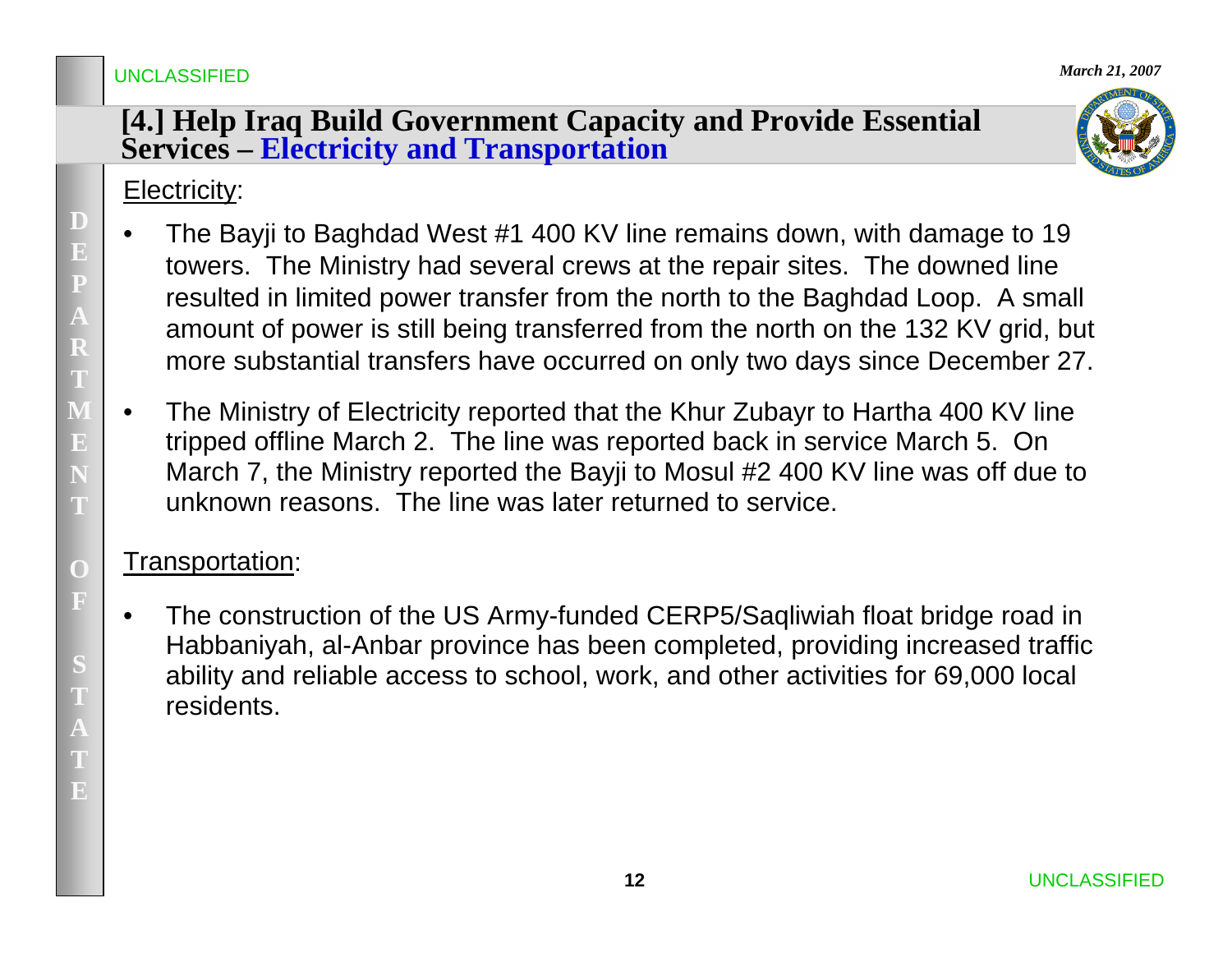### **[5.] Help Iraq Strengthen Its Economy – Oil Update and Job Creation**

### Oil Update:

- Crude oil price averages in world markets for the week ending March 16 closed with the following prices:
	- Basrah Light at \$ \$55.11/ barrel Dated Brent at \$60.546/barrel
	- WTI Cushing at \$57.932/barrel Oman/Dubai at \$57.548/barrel

#### Employment Update:

| Iraqi Employment Per Organization                                | <b>Week</b> | <b>Iraqis Last   Iraqis This</b><br><b>Week</b> | $\frac{0}{0}$<br>change |
|------------------------------------------------------------------|-------------|-------------------------------------------------|-------------------------|
| Gulf Region District (GRD) (Includes MILCON/OMA)                 | 22,540      | 22,540                                          | $0.00\%$                |
| US Agency for International Development (USAID)                  | 20,219      | 21,519                                          | 6.43%                   |
| Commander's Emergency Response Program (CERP) <sup>2</sup>       | 4,305       | 4,305                                           | 0.00%                   |
| <b>Multi-National Security Transition Command-Iraq (MNSTC-I)</b> | 12,592      | 9,764                                           | $-22.46%$               |
| Iraq Reconstruction Relief Fund (IRRF) Non-Construction          | 6,481       | 6,481                                           | $0.00\%$                |
| <b>GRAND TOTAL</b>                                               | 66,137      | 64,609                                          | $-2.31%$                |

CERP employment numbers are representative of Baghdad only.

**Data as of March 20**

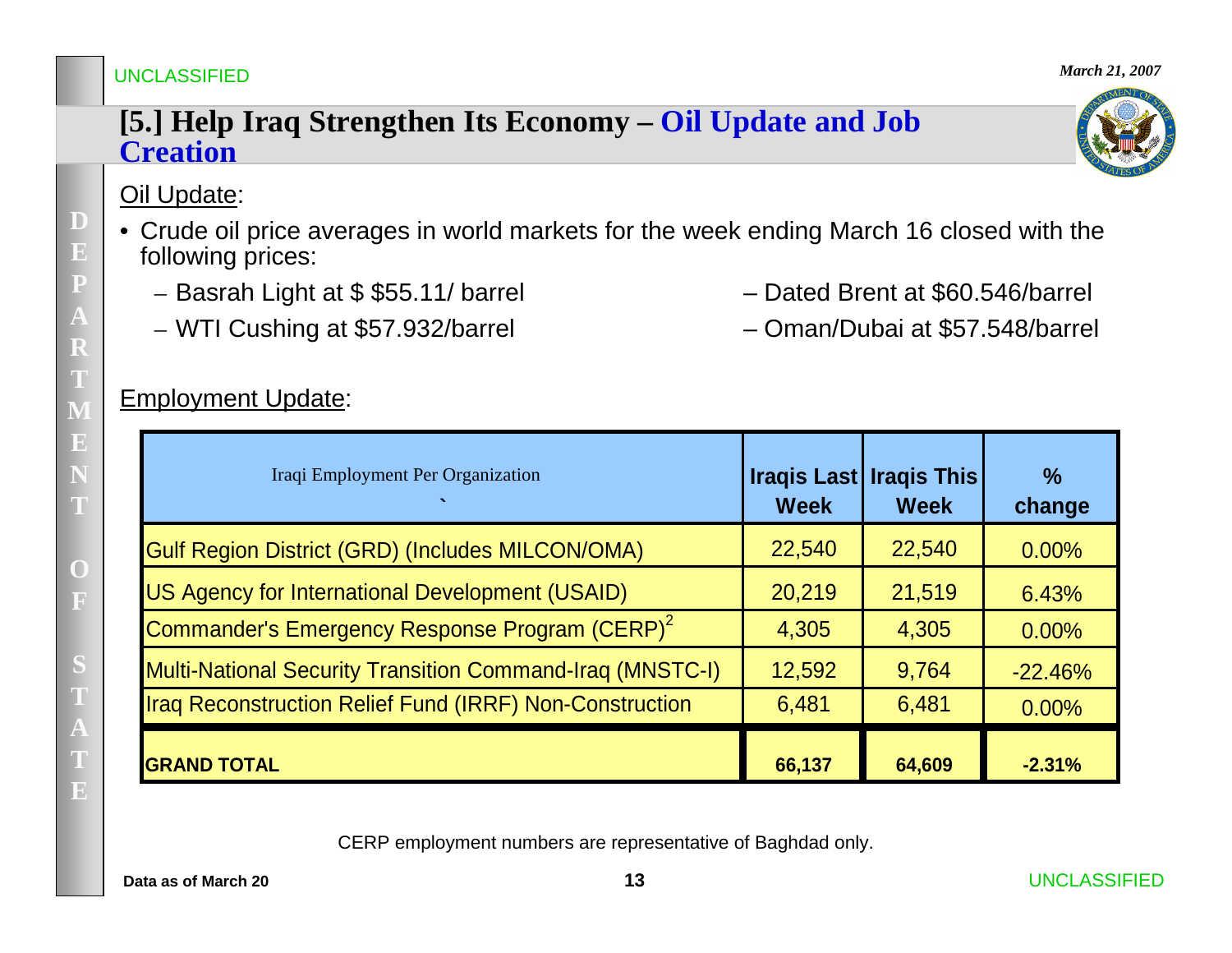# **[5.] Help Iraq Strengthen Its Economy - Banking Sector**



Central Bank's US Dollar (USD) Currency Auction:

• The following table shows volume sold of and exchange rates for USD in the Iraqi currency auction since April. Since September, the Central Bank has slowly appreciated the dinar, as suggested by the IMF, in an effort to rein in galloping inflation. There are early signs that this effort may have begun to bear fruit, with prices falling 6.8% between January and February.

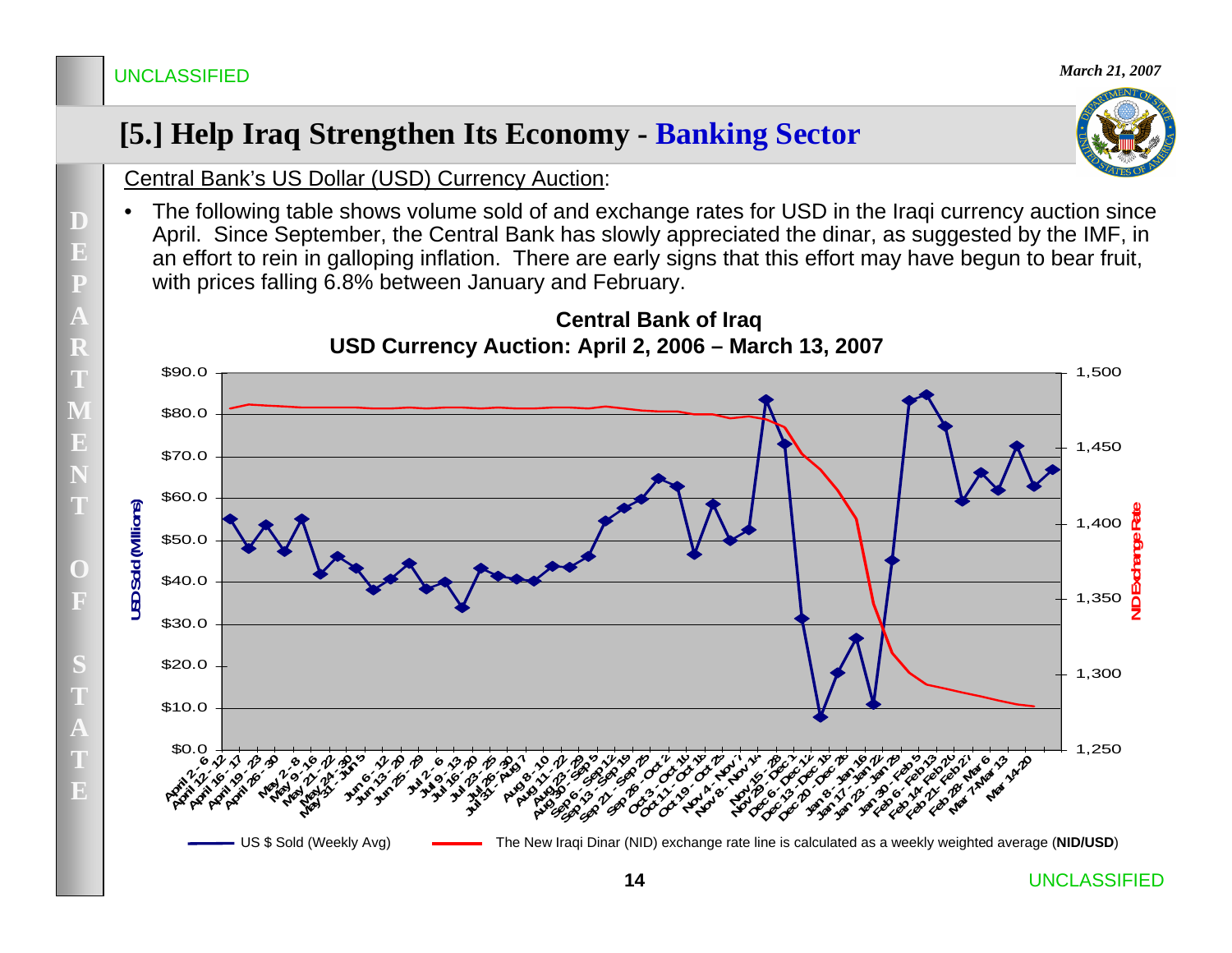# **[5.] Help Iraq Strengthen Its Economy – Securities Markets**



Trading of Iraqi Bonds on the International Secondary Bond Market:

• The following table shows the daily bond resale price and yield on Iraqi bonds issued January 20. The bonds were originally issued to approximately two-thirds of Iraq's commercial creditors as part of a debt exchange arrangement as per Paris Club terms. Iraq's commercial debt was approximately \$22 billion before the debt-swap arrangement. The bonds, which are not yet rated, will mature in 2028. The bonds' current yield of 9.6 percent remains one of the highest in the world for sovereign debt instruments.



#### **Iraqi Commercial Bond Sales June 1, 2006 - March 20, 2007**

Trading High  $= $73.98$  (January 24)

Trading Low =  $$64.66$  (August 30)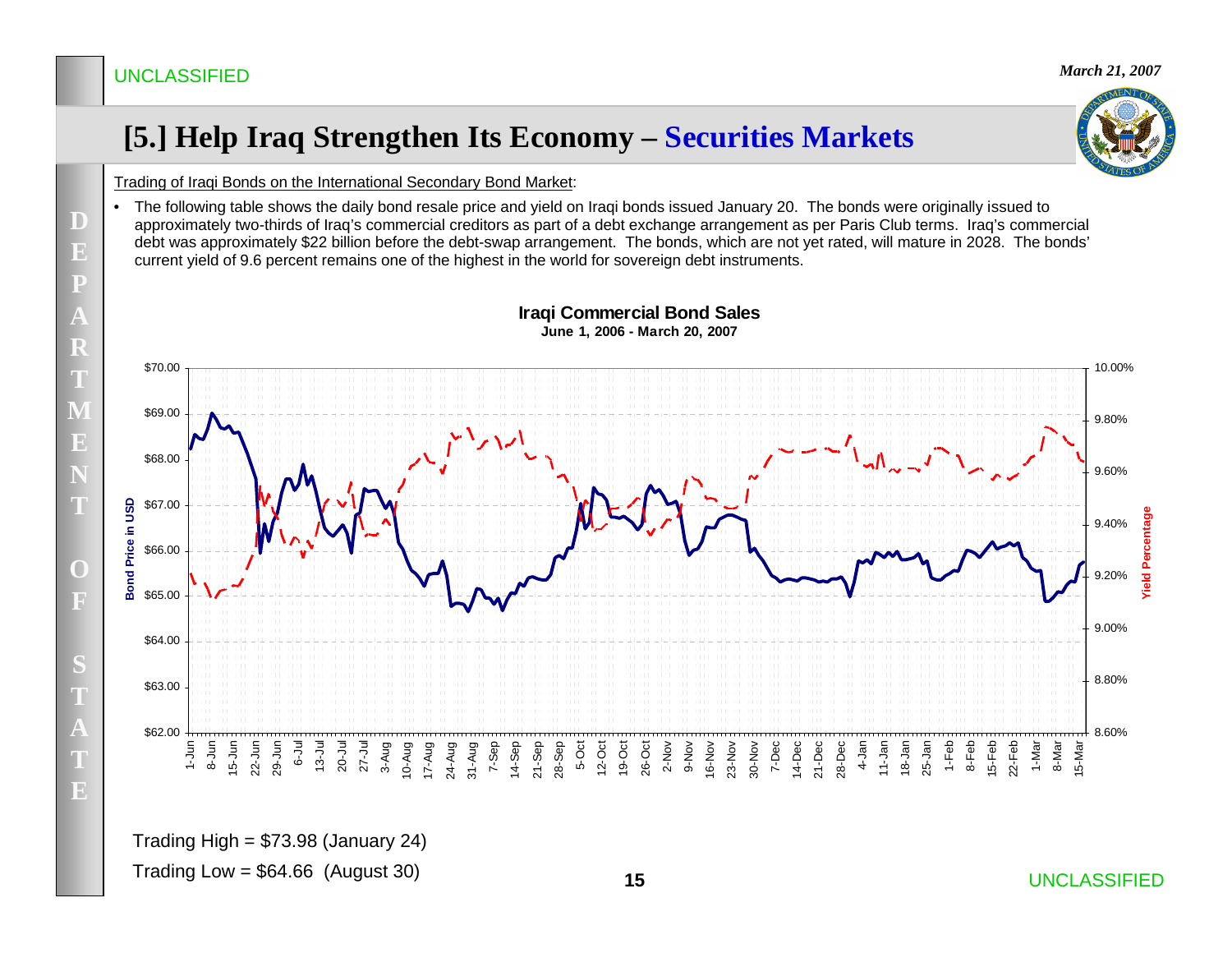# **[5.] Help Iraq Strengthen Its Economy –Economic Events**



### Inflation Statistics Show Progress:

• Official Iraqi statistics show an overall price decline of 6.8% from January to February. Year-on-year prices were up 37.1% (a sharp decline from January's year-on-year rate of 66.4%). Core inflation (which excludes fuel and transport prices) was down 1.2% in February, with year-on-year inflation at 23.7%, down from 30.7% in January. It is too early to say that inflation is under control, but this may be a positive first step.

### House Resolution Proposed to Prohibit U.S. Investment in Iraqi Oil:

• House Resolution 508, the Bring the Troops Home and Iraq Sovereignty Restoration Act, prohibits the entry of USG or U.S. nationals from entering into a contract for the development, production, or marketing of petroleum resources in Iraq. This prohibition would expire if the president certifies to Congress that Iraq has passed and is enforcing an oil law.

### Minister of Finance Jabr Meets with Ambassador Speckhard:

• Minister of Finance Bayan Jabr met with U.S. Ambassador to Baghdad Dan Speckhard and discussed the bilateral relations between the two countries. They also discussed the effects of Fardh al-Qanun on the economic situation in Iraq and how to promote the level of services offered to citizens.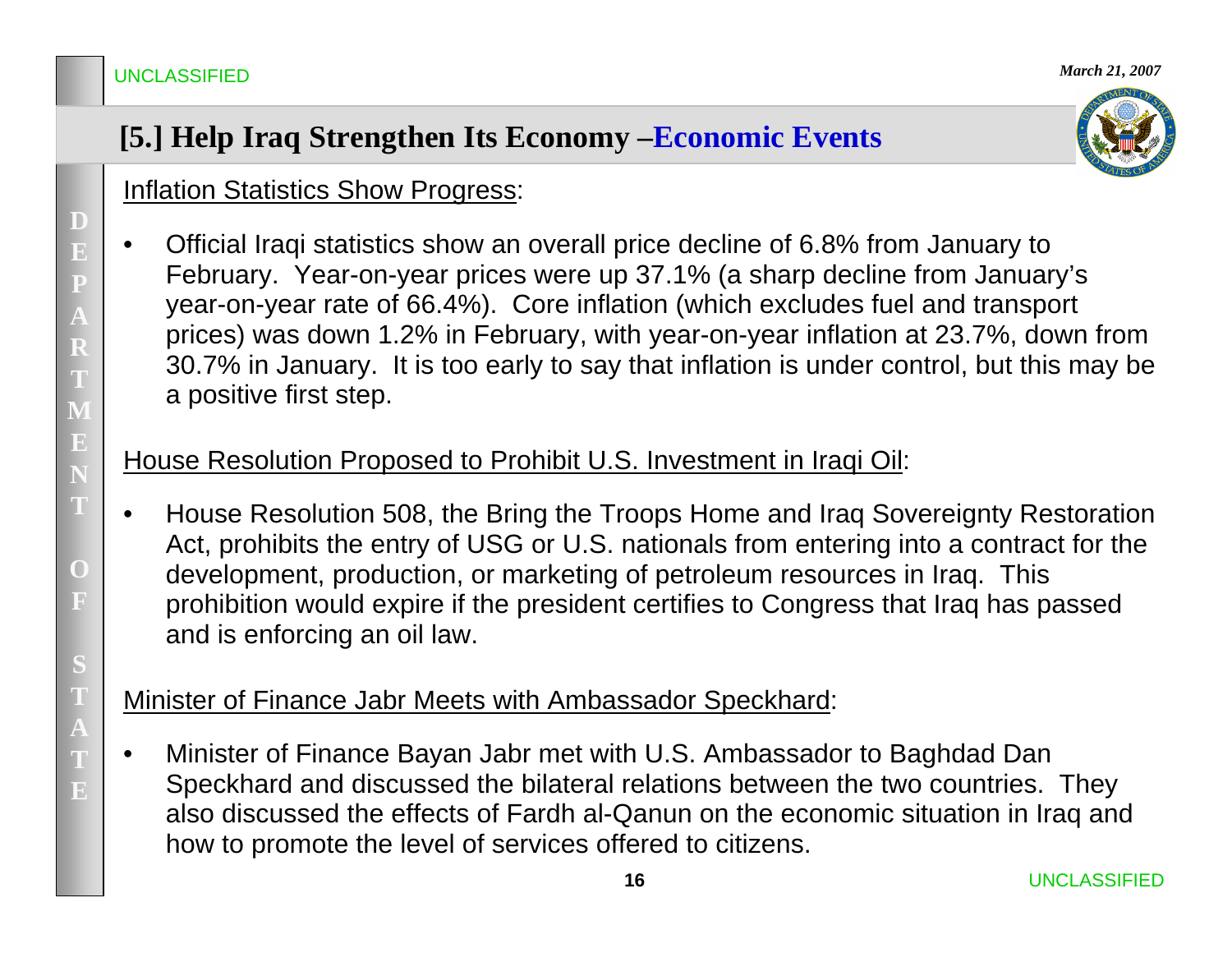# **[5.] Help Iraq Strengthen Its Economy – Crude Oil Production**



• Weekly Average (March 12 – March 18) of 1.99 Million Barrels Per Day (MBPD)

UNCLASSIFIED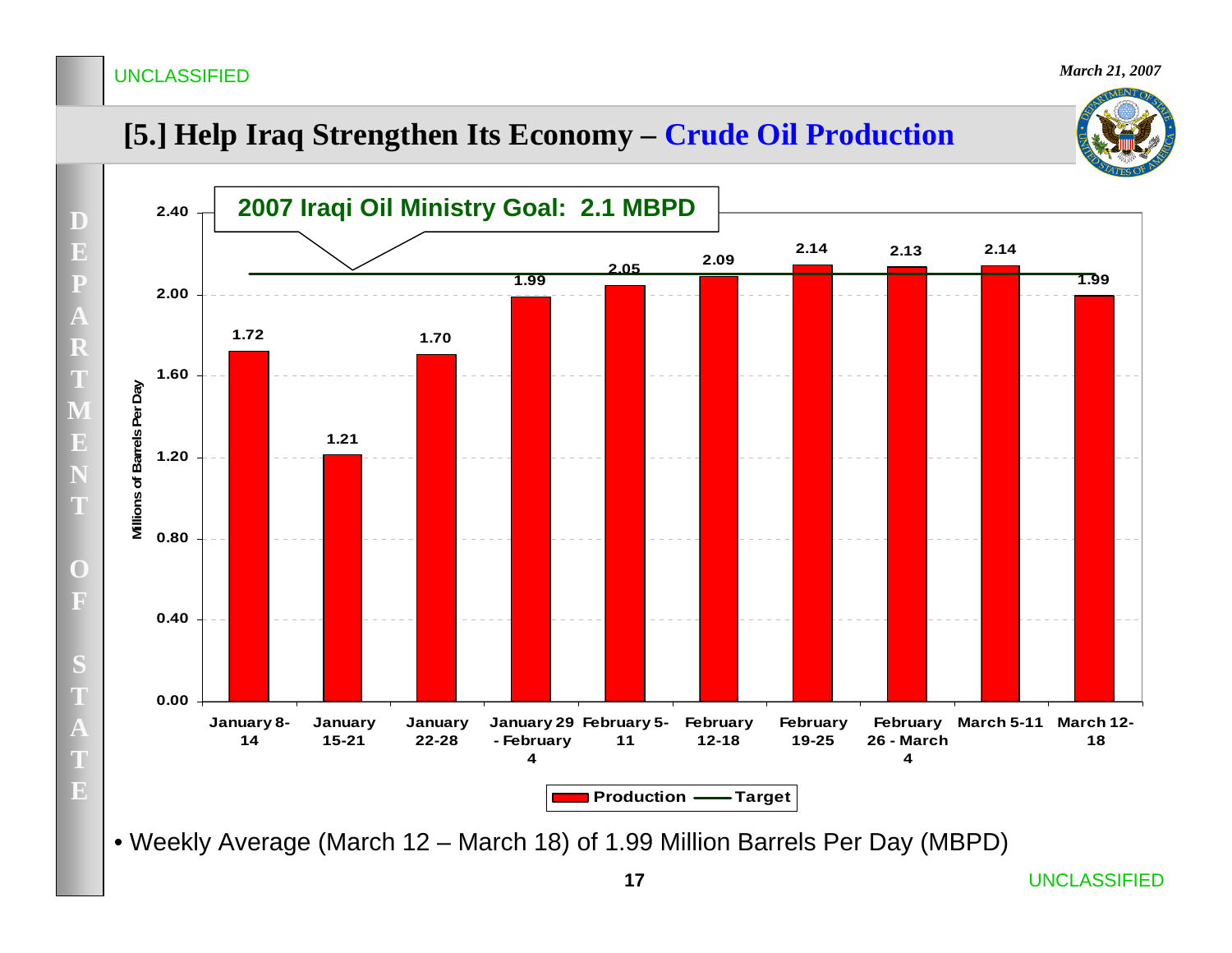# **[5.] Help Iraq Strengthen Its Economy – Crude Oil Export**

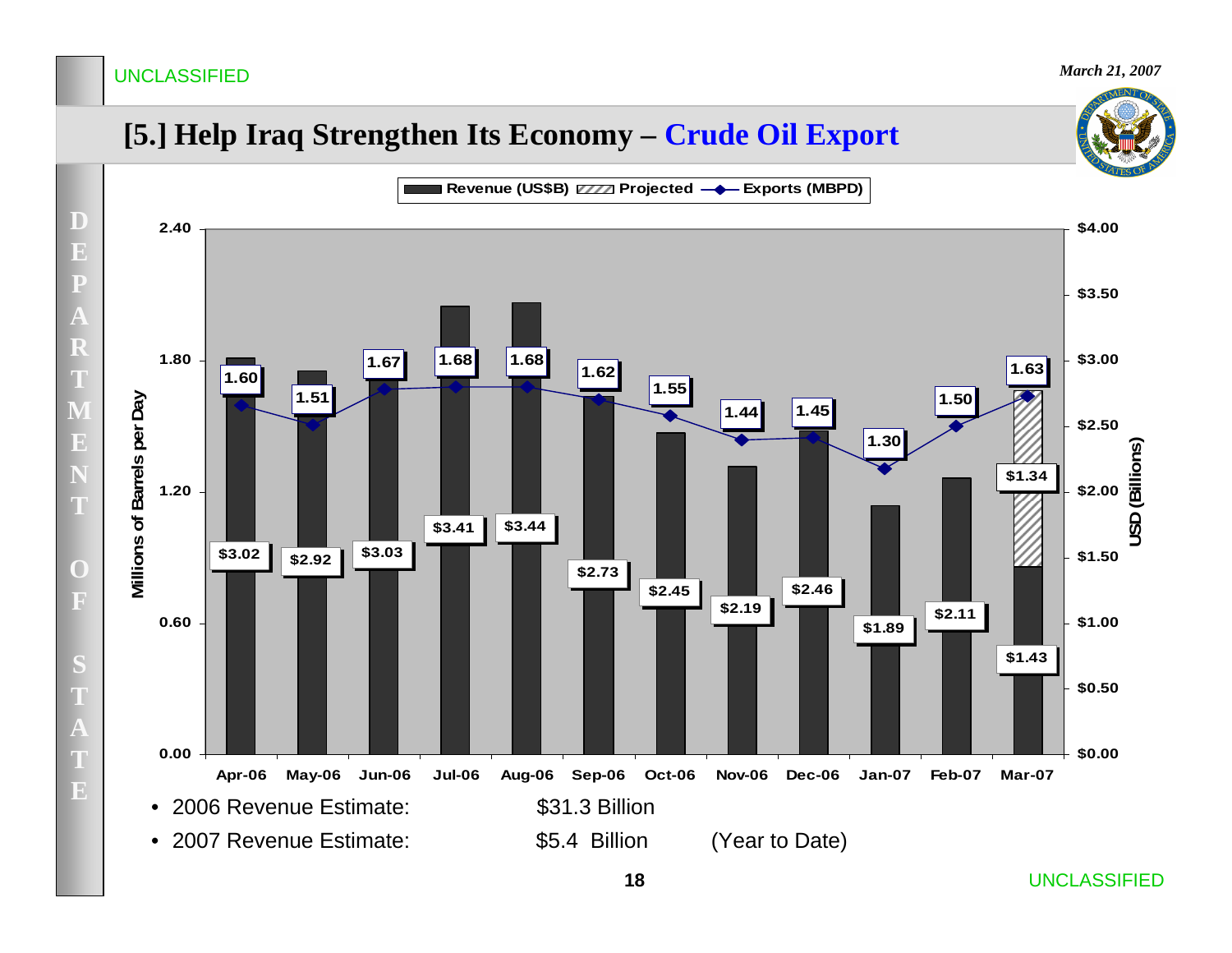*March 21, 2007*

# **[5.] Help Iraq Strengthen Its Economy – Total Critical Refined Product Supplies**



- Diesel: 5.3 ML supply of 22.6 ML target
- Gasoline: 11.2 ML supply of 22.0 ML target

• Kerosene: 4.5 ML supply of 10.1 ML target

**19** UNCLASSIFIED• LPG: 2,473 tons supply of 5,000 tons target

**D**

**E**

**P**

**A**

**R**

**T**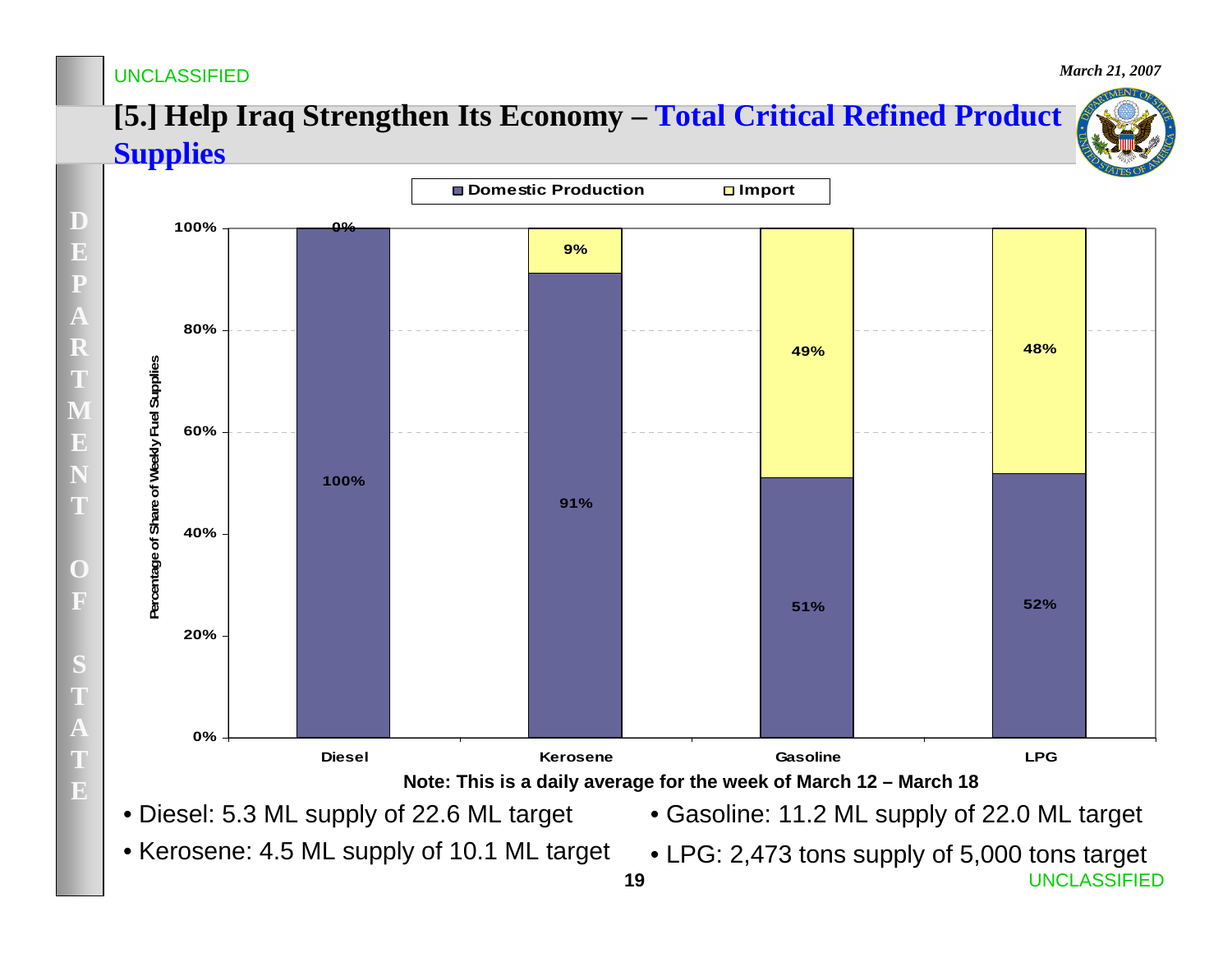*March 21, 2007*

# **[5.] Help Iraq Strengthen Its Economy – National Stock Levels**



• The goal is to have on hand 15 days supply of all refined products, calculated on the basis of maximum consumption over the year and not adjusted for seasonal variation. The numbers given above are monthly averages.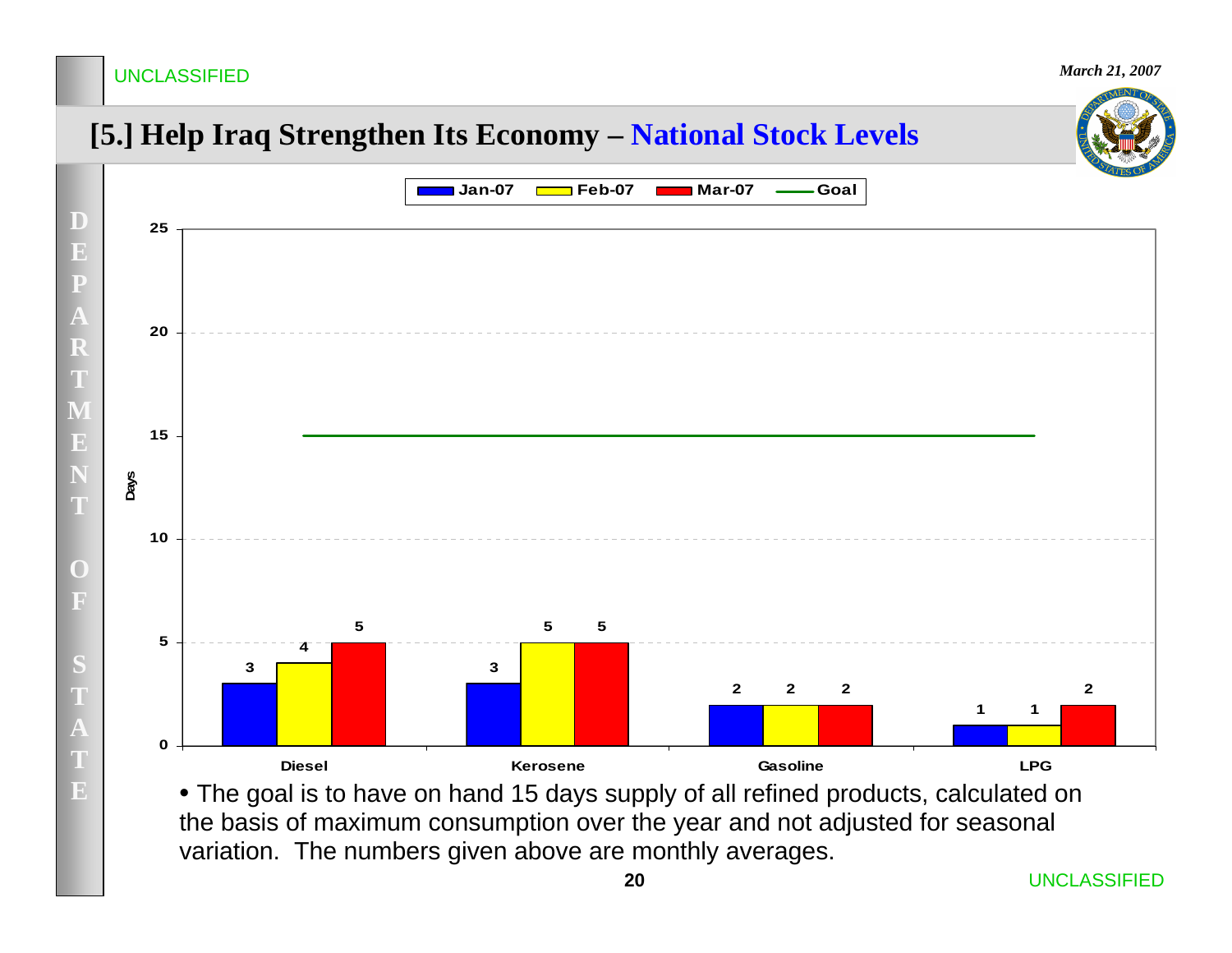### **[6.] Help Iraq Strengthen the Rule of Law and Promote Civil Rights– Iraqi Judicial System**



# CCCI Convicts 23:

- $\bullet$  The Central Criminal Court of Iraq (CCCI) convicted 23 individuals March 2-10 for violations of the Iraqi Terrorist Law, Residence Law, Penal Code, and Coalition Provisional Authority (CPA) Orders enforced by the Iraqi judiciary. Crimes included joining an armed group to unsettle the stability and security of Iraq, possession of illegal weapons, and the illegal use of legal documents.
- $\bullet$  The trial court sentenced an Iraqi man to death for violation of Iraq's terrorist law. The convicted man entered the al-Habaiyah police station disguised in an Iraqi police uniform August 6, 2006. During an entry search, he struggled with Iraqi police and shot an Iraqi police officer. After being shot in the leg by an Iraqi policeman, the convicted man was subdued and searched, and Iraqi police discovered he was wearing a vest full of explosives. The Iraqi police turned him over to Coalition Forces (CF) for detention until his conviction at CCCI March 6.
- $\bullet$  Since its establishment under an amendment to CPA Order 13, in April 2004, the Central Criminal Court has held 1,942 trials for suspected criminals apprehended by CF. The Iraqi Court proceedings have resulted in the conviction of 1,681 individuals with sentences ranging from imprisonment to death.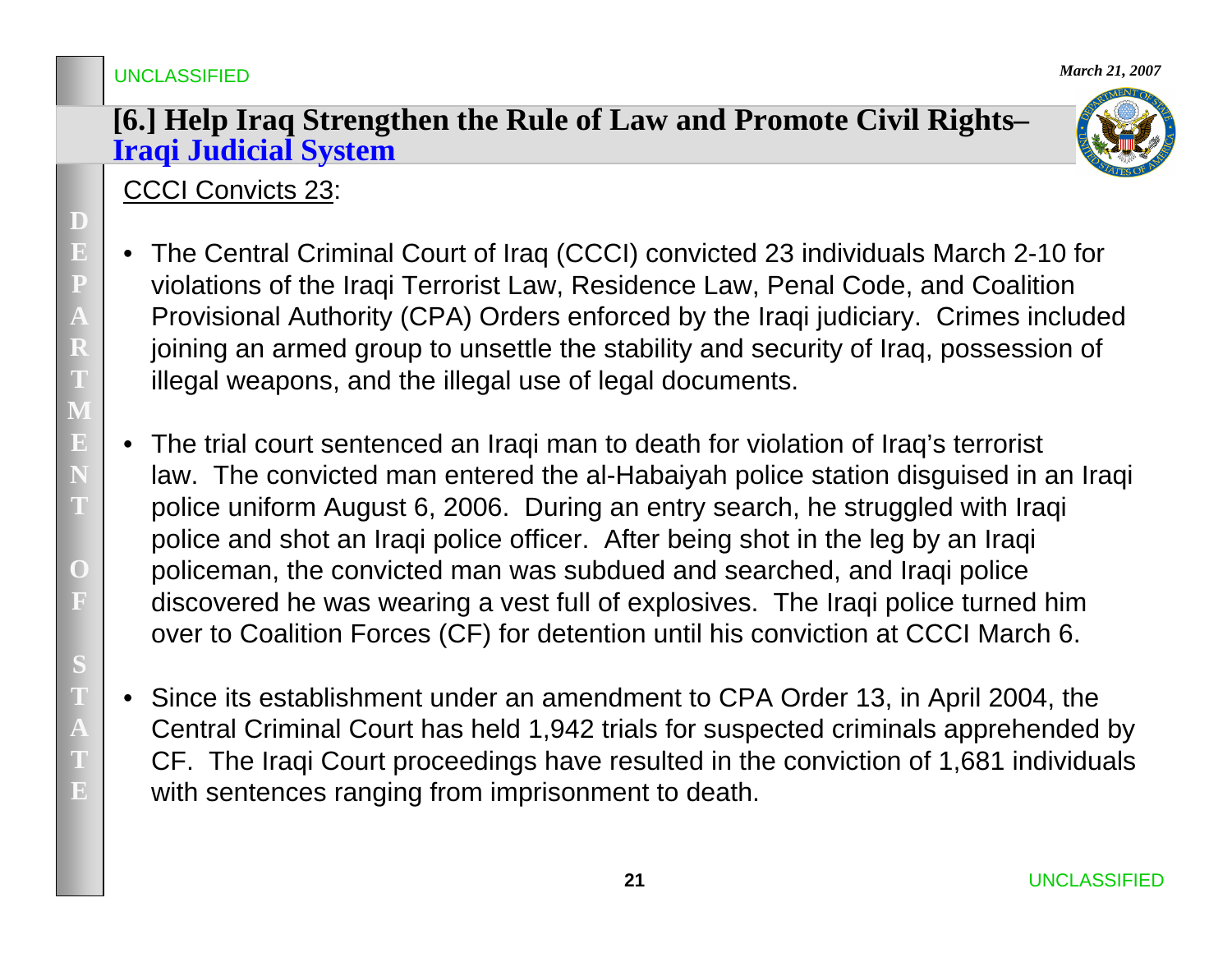# **[7.] Increase International Support for Iraq – Developments**



UNSG Praises International Compact with Iraq Meeting in New York:

- $\bullet$  UN Secretary-General Ban Ki-Moon applauded a meeting held in New York regarding the International Compact with Iraq March 16, claiming it served "to bring the larger international community together to consider how best to support the people of Iraq under the Compact" which will "focus on Iraq's long-term economic development, while also stressing progress in the political and security fields, through a mutually reinforcing relationship."
- $\bullet$  There was almost unanimous support among Preparatory Group members for a high-level Ministerial launch of the Compact as soon as possible. Of particular significance, Kuwait and Saudi Arabia reiterated their support for the Compact process; the Saudis signaled a willingness to move toward Paris Club terms of debt relief.

### Japan Extends Air Mission in Iraq:

 $\bullet$  Japan plans to extend a law allowing its air force to fly support missions to Iraq for another two years, Prime Minister Shinzo Abe said March 20. "We would like to continue to fulfill our responsibility," he said. The legislation is expected to pass, given the ruling coalition's majority in parliament.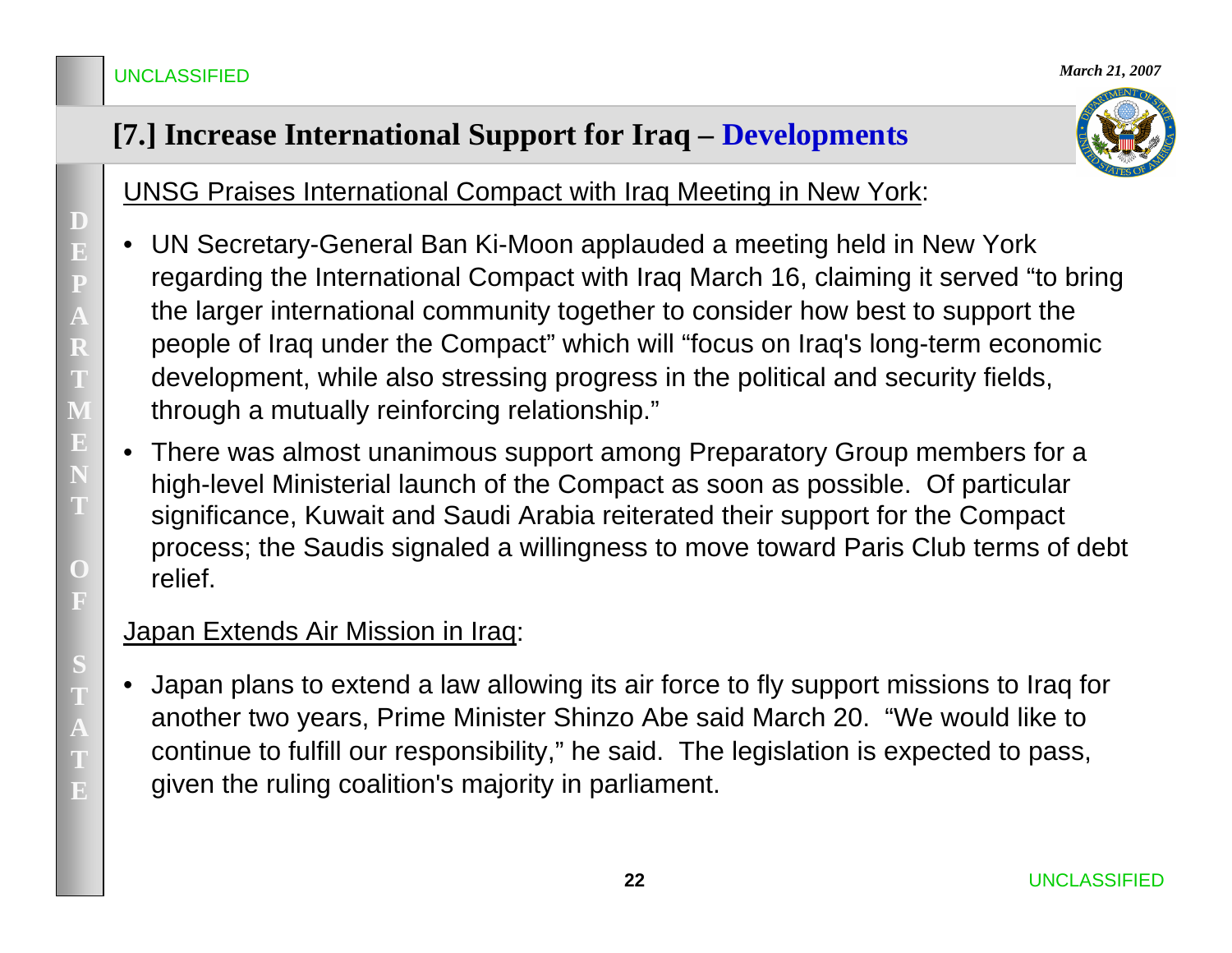# **[7.] Increase International Support for Iraq – Developments**



IRFFI Donor Committee Meeting Concludes Successfully:

- $\bullet$  The International Reconstruction Fund Facility for Iraq (IRFFI) Donor Committee Meeting, which was hosted by the government of Turkey, concluded successfully March 21, with strong resolve from the international donor community, the United Nations and the World Bank to continue advancing Iraqi leadership on reconstruction efforts. They reaffirmed their support for IRFFI, which should remain an important vehicle for donors to support the implementation of the International Compact with Iraq.
- •The next Donor Committee meeting will be held in the fall of this year.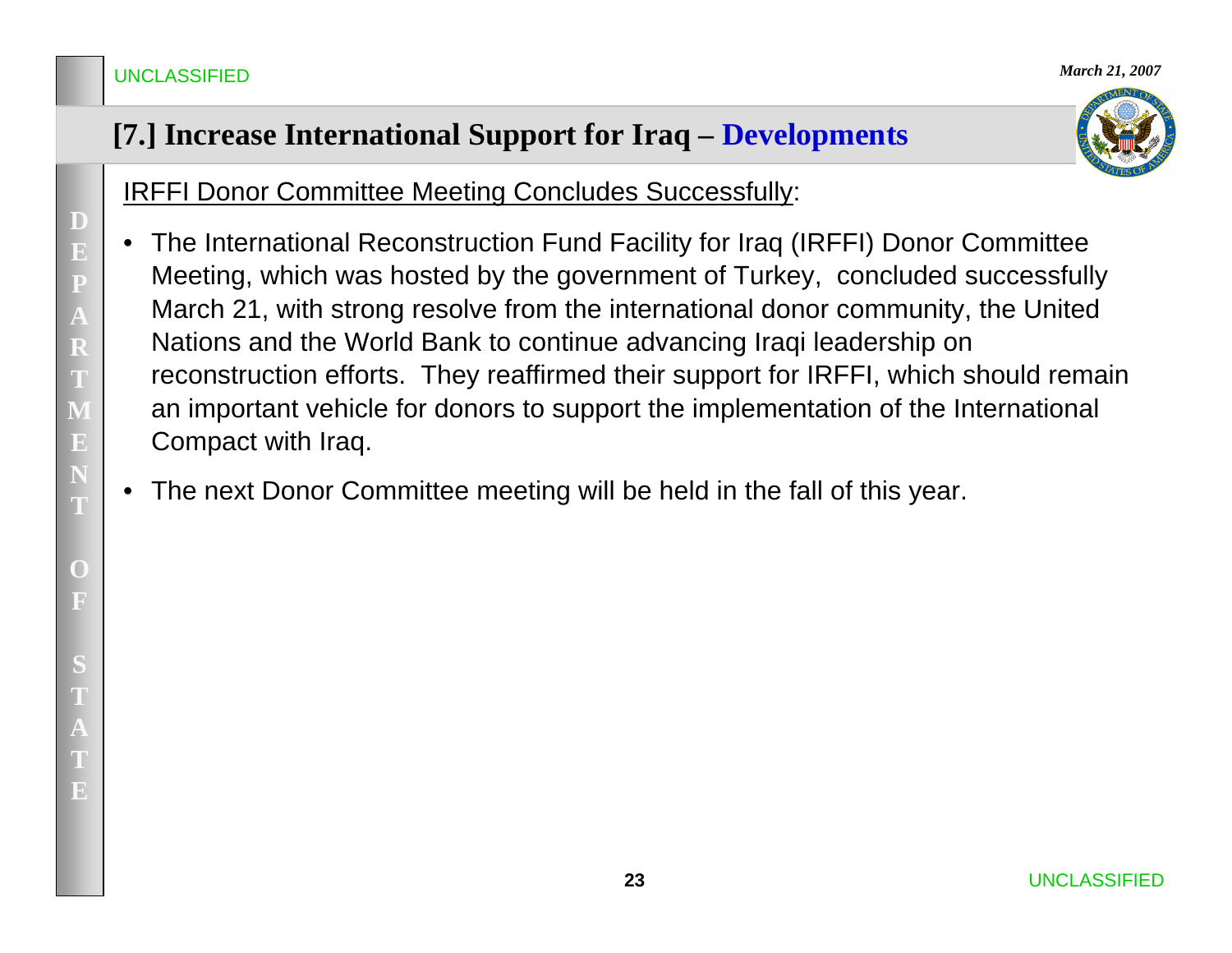*March 21, 2007*

# **[7.] Increase International Support for Iraq – Contributors to Iraqi Stability Operations**



Data as of March 16, 2007

# **25 Countries with forces in Iraq (in addition to US)**

| <b>Albania</b>        |
|-----------------------|
| <b>Armenia</b>        |
| <b>Australia</b>      |
| Azerbaijan            |
| Bosnia-Herzegovina    |
| <b>Bulgaria</b>       |
| <b>Czech Republic</b> |

| репшагк     |
|-------------|
| El Salvador |
| Estonia     |
| Georgia     |
| Japan       |
| Kazakhstan  |
| Latvia      |

**Denmark** 

| Lithuania        | Slovakia           |
|------------------|--------------------|
| <b>Macedonia</b> | <b>South Korea</b> |
| Moldova          | Ukraine            |
| <b>Mongolia</b>  | UK                 |
| <b>Poland</b>    |                    |
| Romania          |                    |
| <b>Singapore</b> |                    |

**TOTAL ~ 13,205 Forces**

**\*Note: Fiji participating as a part of the UN mission in Iraq.** 

# **34 Countries and NATO\*** (including US) **Support Iraqi Stability Operations**

**24**\*34 includes the 25 countries listed above, the US, Fiji, and seven NATO, non-MNF-I countries: Hungary, Iceland, Italy, Netherlands, Portugal, Slovenia, Turkey

**D**

**E**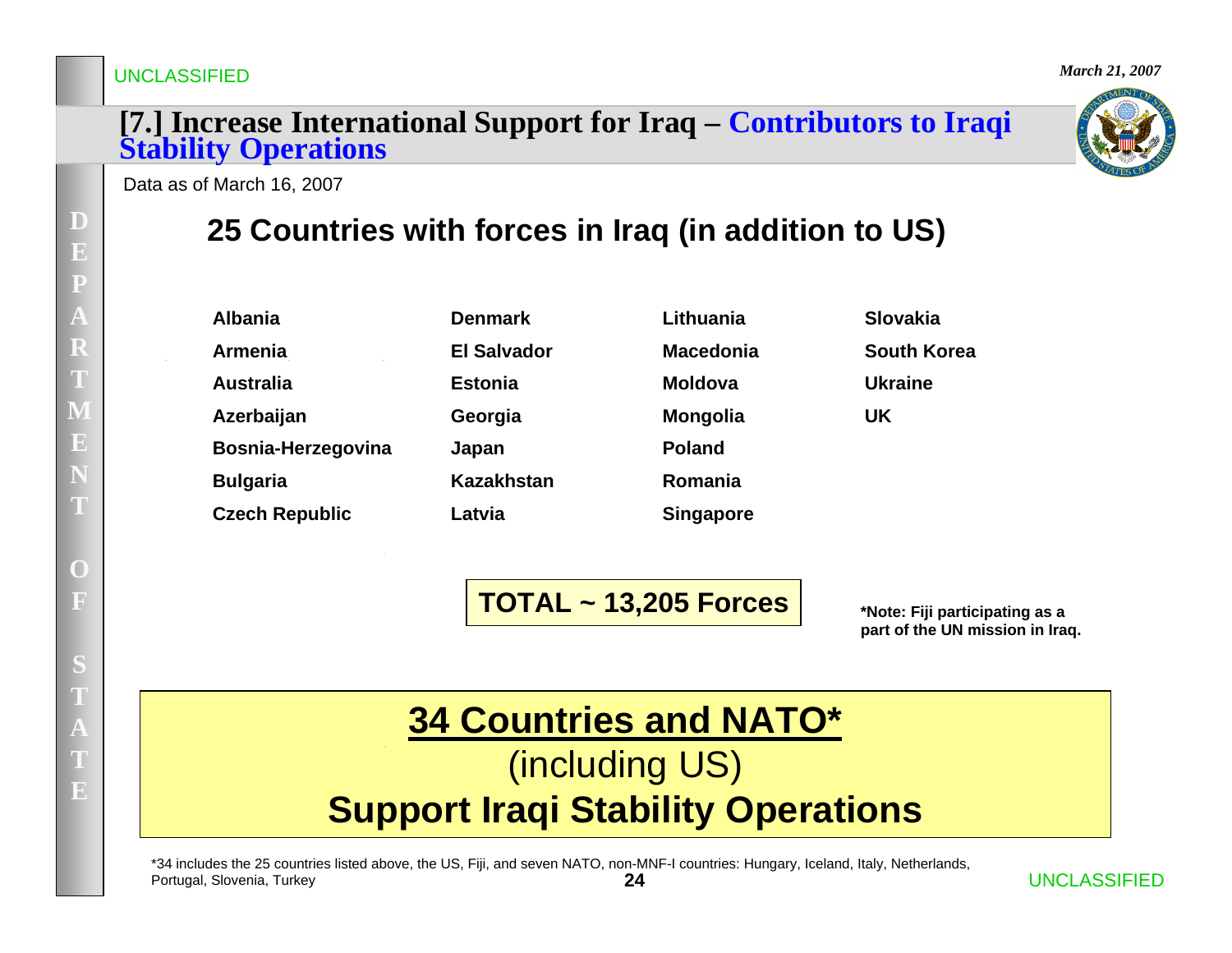### **[8.] Strengthen Public Understanding of Coalition Efforts and Public Isolation of the Insurgents – Developments**



Iraqi Prime Minister Insists Sectarian Violence has Ended:

- • During a television interview March 19, Iraqi Prime Minister Maliki insisted that sectarian violence in his country had ended and blamed the ongoing violence on al-Qaida, which he said posed the "biggest threat" to both Iraq and the Middle East.
- • Maliki said sectarian violence had ended as the result of two factors: national reconciliation and the ability of the country's security services in "arresting those who are provoking the sectarian unrest."

### Islamic Organization Calls for Release of German Hostages:

- In an interview published March 18, the Islamic Council for Germany called for the immediate release of two German citizens abducted in Iraq. In a video broadcast, the president of Germany also called for the release of the abducted citizens, as did Iraq's Sunni Vice President, Tariq al-Hashimi.
- The calls for release follow a video which was shown March 10 by a previously unknown insurgent group calling itself the "Arrows of Righteousness," in which the German hostages were threatened to be killed unless Germany withdrew from Afghanistan within ten days.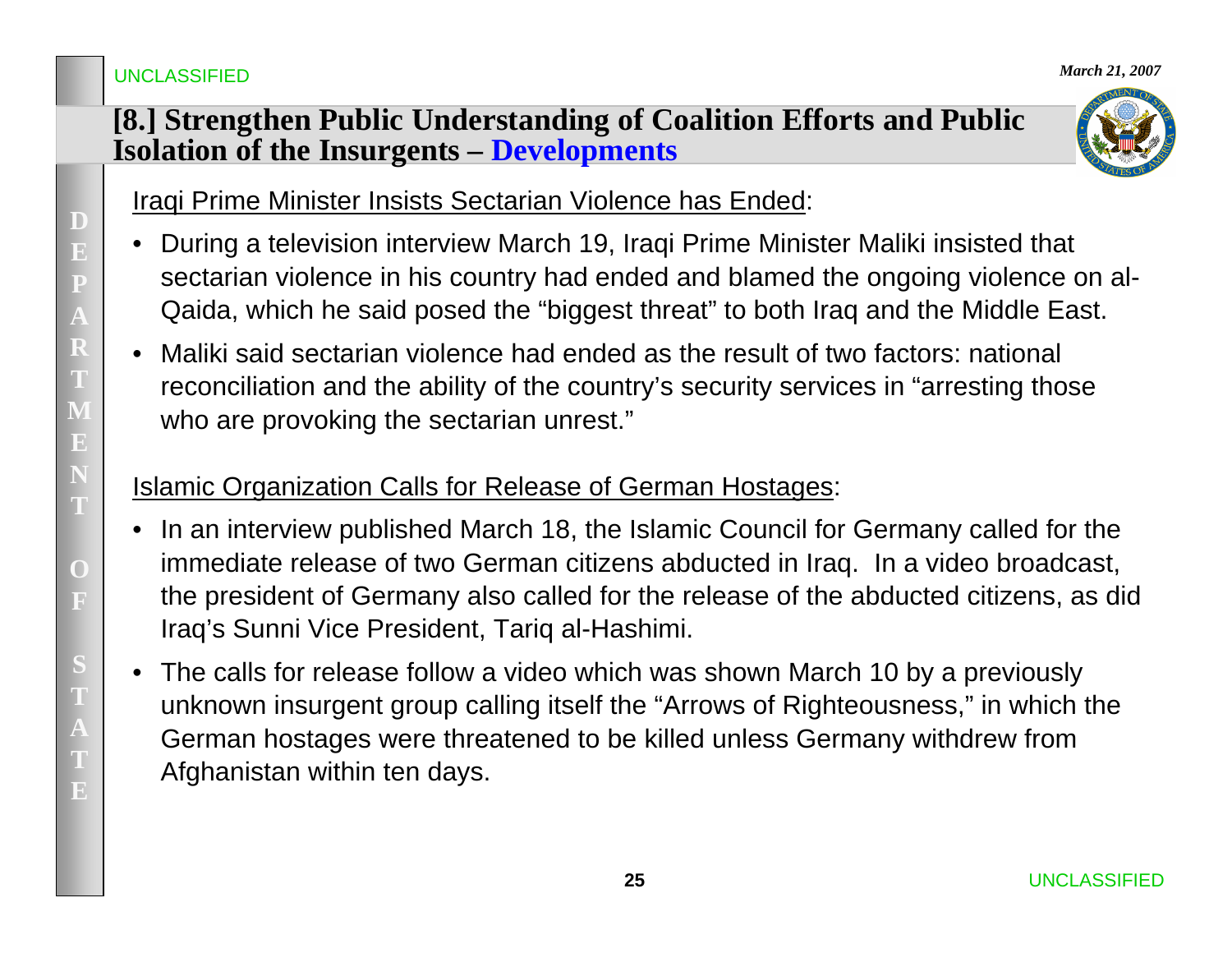# **Iraq Weekly Status – General Information**



- This brief draws from multiple sources. References are cited on the following pages.
- Please forward all questions and/or comments to: NEA-I-IPOG-DL@state.gov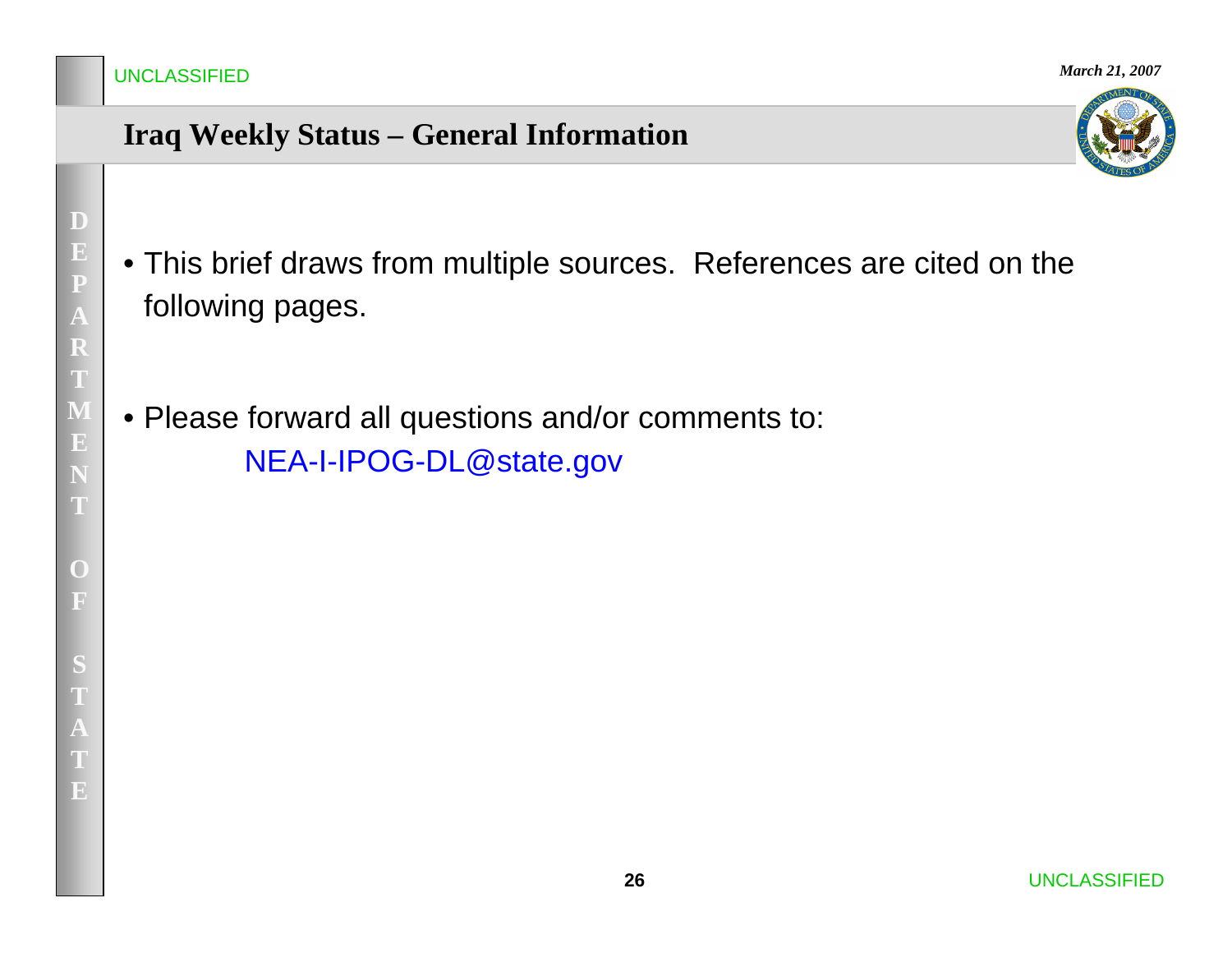# **Notes and Source Citations (1 of 3)**

#### Slide 5:

**D**

**E**

**P**

- –MNF-I Press Release – 18 March 2007 – (http://www.mnf-iraq.com/index.php?option=com\_content&task=view&id=10687&Itemid=128)
- –MNF-I Press Release – 19 March 2007 – (http://www.mnf-iraq.com/index.php?option=com\_content&task=view&id=10712&Itemid=128)

#### Slide 6:

– MNF-I Press Release – 20 March 2007 – (http://www.mnf-iraq.com/index.php?option=com\_content&task=view&id=10736&Itemid=128)

#### Slide 7:

–DoD Input to Iraq Weekly Status Report March 21, 2007

#### Slide 8:

- http://www.usmc.mil/marinelink/mcn2000.nsf/0/60C8295E6BEB6BB88525729E003093FB?opendocument
- –http://www.smdailyjournal.com/article\_preview.php?id=72446
- –Middle East Online - http://www.middle-east-online.com/english/iraq/?id=20079

#### Slide 9:

– NEA Political Section, NEA-I-POL-DL@state.gov

#### Slide 10:

– IRMO Weekly Report, March 20, 2007

#### Slide 11:

- POC Bob Means (202) 647-9815
- The chart shows average daily power production in megawatt hours (MWh). 120,000 MWh goal equates to 20 hours at 6000 MW average supplied load or 24 hours at 5000 MW average supply load. To date, national electricity supply for 2007is only one percent below 2006. Because demand is increasing, however, the relative decline in national hours of power is much larger: an average of 8.9 hours for January 1-March 14, 2007, compared with an average of 10.5 hours for the same period in 2006.



**A**

**TE**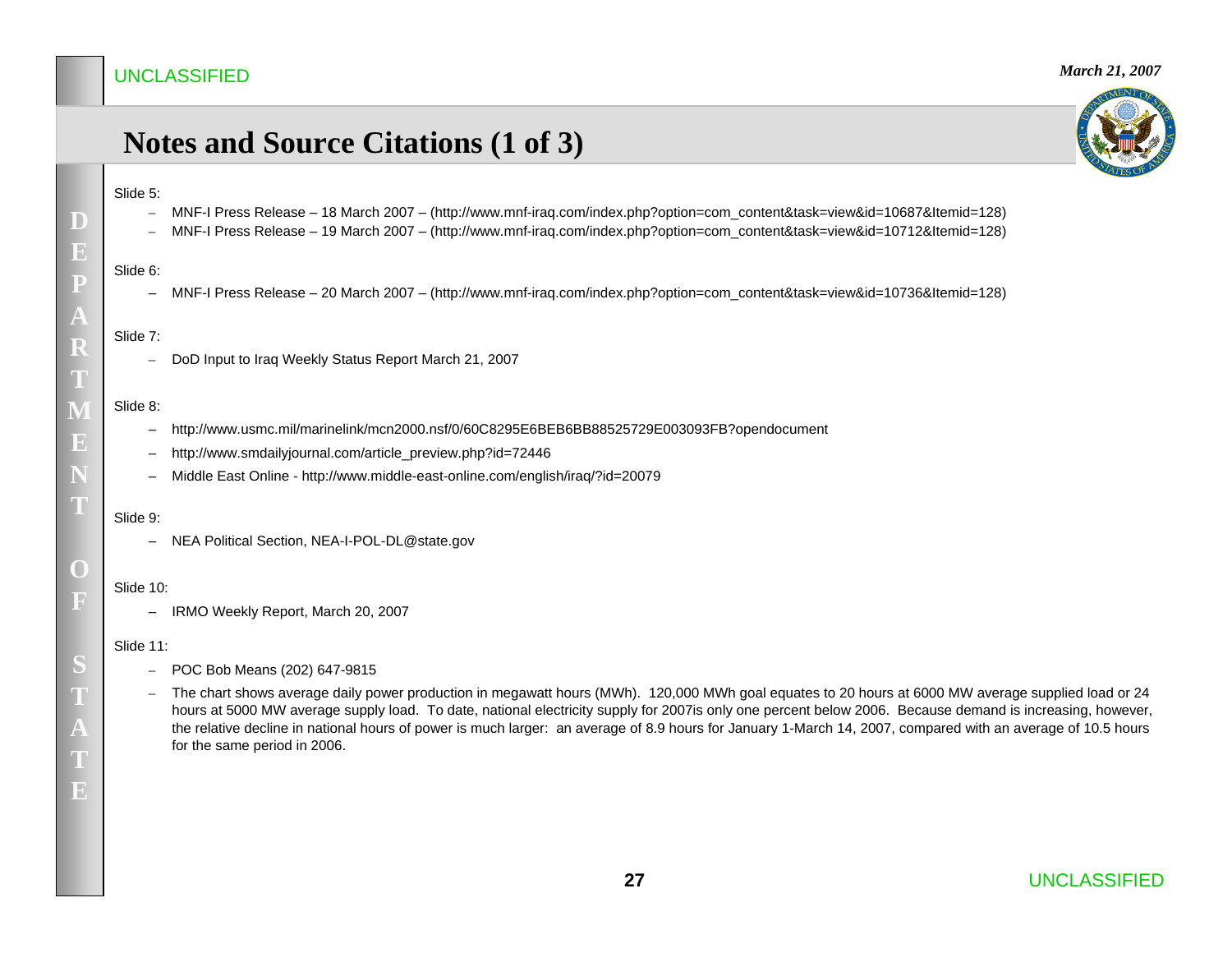### **Notes and Source Citations (2 of 3)**

#### Slide 12:

#### Electricity:

- IRMO Weekly Status Report 13 March 07
- IRMO Weekly Status Report 13 March 07 Transportation:
	- USACE Daily Report 15 March 07

#### Slide 13:

– Oil Prices are sourced from Bloomberg

#### Employment Update:

- Information regarding the Employment Update was sourced from the IRMO Weekly Report March 20, 2007.
- CERP has not reported figures for some time. Until they report accurate data, the number will remain at 0.
- PCO will be reporting on a bi-weekly basis.

#### Slide 14:

– Information regarding the NID auction was gathered from the Central Bank of Iraq's website: http://www.cbiraq.org

#### Slide 15:

– Iraqi Bond Prices are sourced from Bloomberg

#### Slide 16:

- Library of Congress http://thomas.loc.gov/cgi-bin/query/z?c110:H.R.508
- Republic of Iraq Council of Ministers National Media Center Media Relations Press Release Sunday, March 18, 2007
- Unclassified IIC March 16

#### Slide 17:

– Department of State, NEA-I-ECON, 202-647-9885

#### Slide 18:

– Department of State, NEA-I-ECON, 202-647-9885



**D**